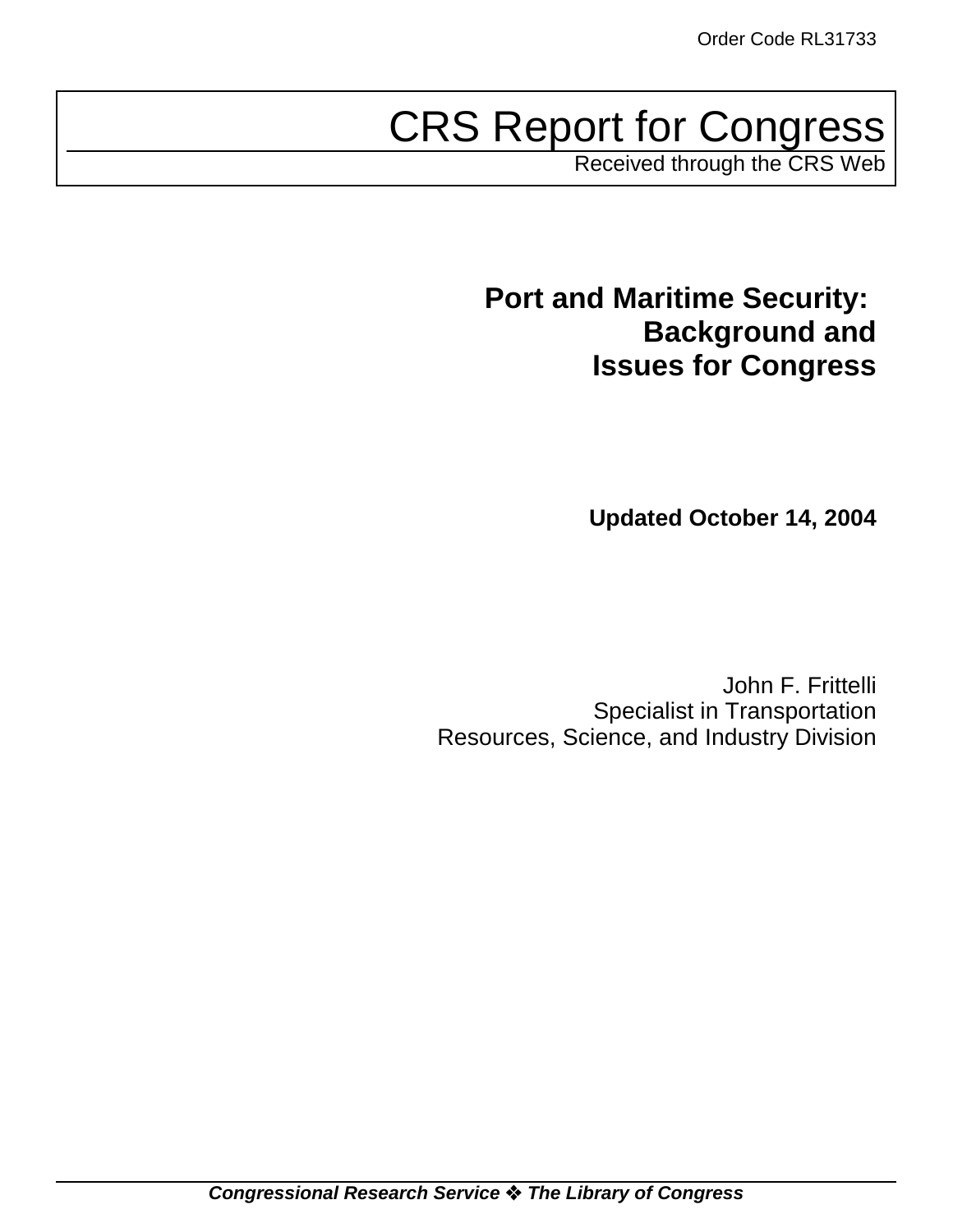# Port and Maritime Security: Background and Issues for Congress

### **Summary**

The terrorist attacks of September 11, 2001 heightened awareness about the vulnerability to terrorist attack of all modes of transportation. Port security has emerged as a significant part of the overall debate on U.S. homeland security. The overarching issues for Congress are providing oversight on current port security programs and making or responding to proposals to improve port security.

The U.S. maritime system consists of more than 300 sea and river ports with more than 3,700 cargo and passenger terminals. However, a large fraction of maritime cargo is concentrated at a few major ports. Most ships calling at U.S. ports are foreign owned with foreign crews. Container ships have been the focus of much of the attention on seaport security because they are seen as vulnerable to terrorist infiltration. More than 6 million marine containers enter U.S. ports each year. While the Bureau of Customs and Border Protection (CBP) analyzes cargo information to target specific shipments for closer inspection, it physically inspects only a small fraction of the containers.

The Coast Guard and CBP are the federal agencies with the strongest presence in seaports. In response to September 11, 2001, the Coast Guard created the largest port-security operation since World War II. The Coast Guard has advanced its 24 hour Notice of Arrival (NOA) for ships to a 96-hour NOA. The NOA allows Coast Guard officials to select high risk ships for boarding upon their arrival at the entrance to a harbor. CBP has also advanced the timing of cargo information it receives from ocean carriers. Through the Container Security Initiative (CSI) program, CBP inspectors pre-screen U.S.-bound marine containers at foreign ports of loading.

To raise port security standards, Congress passed the Maritime Transportation Security Act of 2002 (P.L. 107-295) in November 2002. In the  $108<sup>th</sup>$  Congress, the focus of debate is about whether current efforts to improve port security are adequate in addressing the threat. Significantly, one conclusion of *The 9/11 Commission Report* is that transportation security resources are not being "allocated to the greatest risks in a cost effective way.... Opportunities to do harm are as great, or greater, in maritime or surface transportation [than in aviation]. Initiatives to secure shipping containers have just begun...." While many agree that Coast Guard and CBP programs to address the threat are sound, they contend that these programs represent only a framework for building a maritime security regime, and that significant gaps in security still remain. The 9/11 Commission concluded that deployment of scanning technologies designed to screen containers that can be transported by plane, ship, truck, or rail is still years away. H.R. 10 and S. 2845 contain provisions consistent with the recommendations of the 9/11 Commission for improving transportation security. This report will be updated periodically.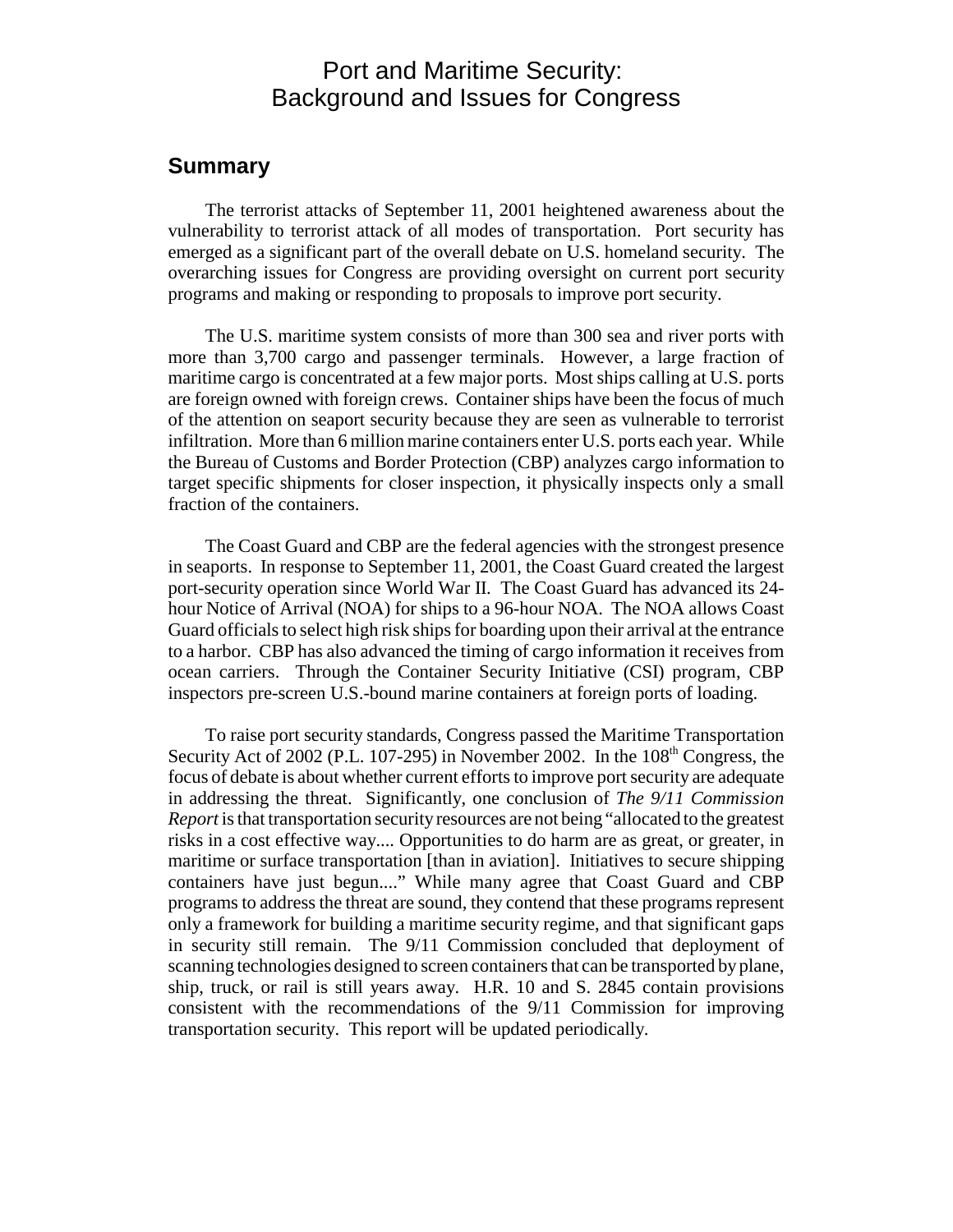|  | Key Policy Staff: Port and Maritime Security |  |  |
|--|----------------------------------------------|--|--|
|--|----------------------------------------------|--|--|

| Area of expertise                 | <b>Name</b>      | <b>Phone</b> | E-mail                 |
|-----------------------------------|------------------|--------------|------------------------|
| Transportation<br>Security Admin. | John Frittelli   | 7-7033       | ifrittelli@crs.loc.gov |
| Navy & Coast Guard                | Ronald O'Rourke  | 7-7610       | rorourke@crs.loc.gov   |
| Customs & Border<br>Protection    | Jennifer Lake    | 7-0620       | jlake@crs.loc.gov      |
| Nuclear terrorism                 | Jonathan Medalia | 7-7632       | imedalia@crs.loc.gov   |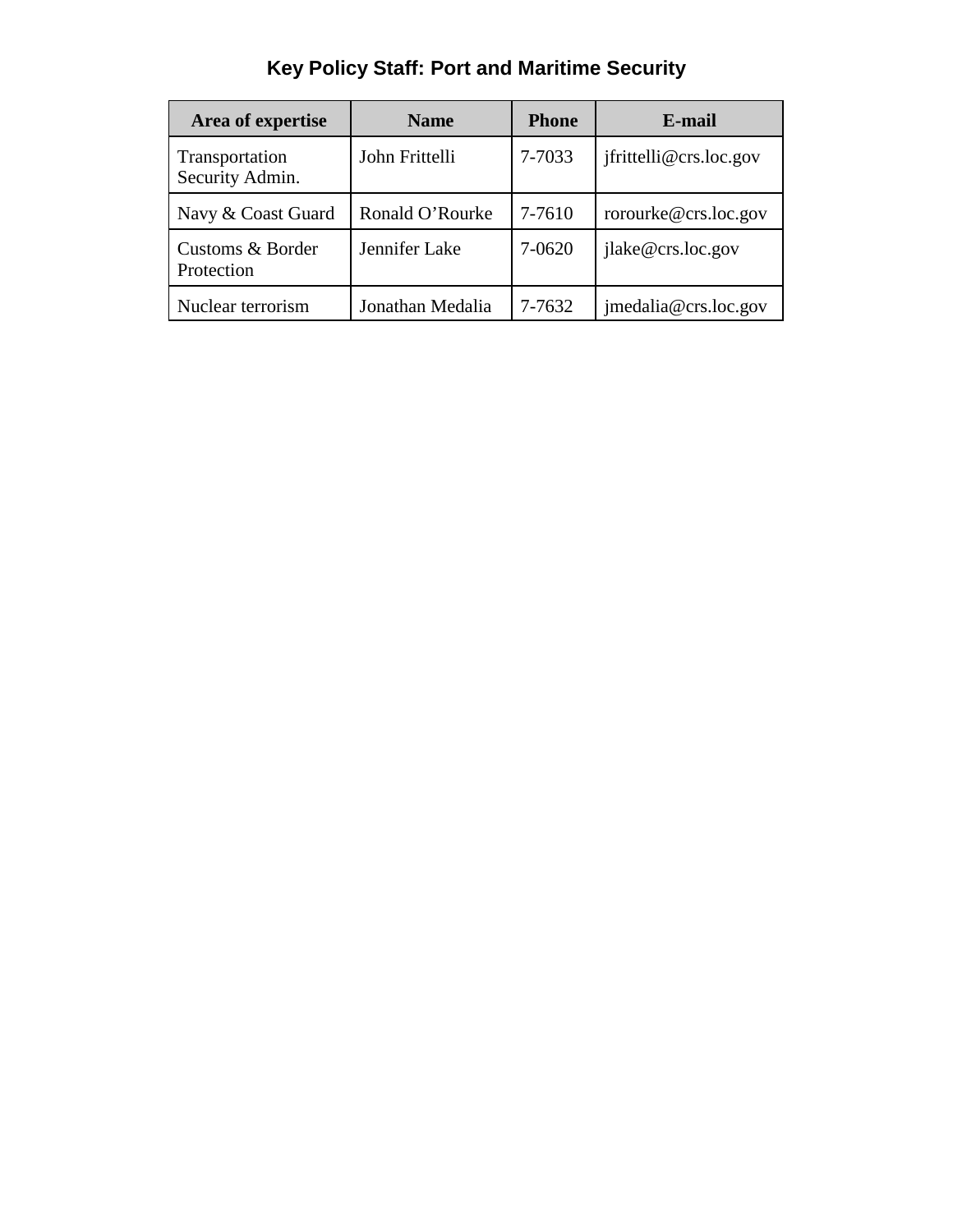# **Contents**

| Vessels Under Foreign Ownership and Control  19 |  |
|-------------------------------------------------|--|
|                                                 |  |
|                                                 |  |
|                                                 |  |
|                                                 |  |
|                                                 |  |
|                                                 |  |
|                                                 |  |
|                                                 |  |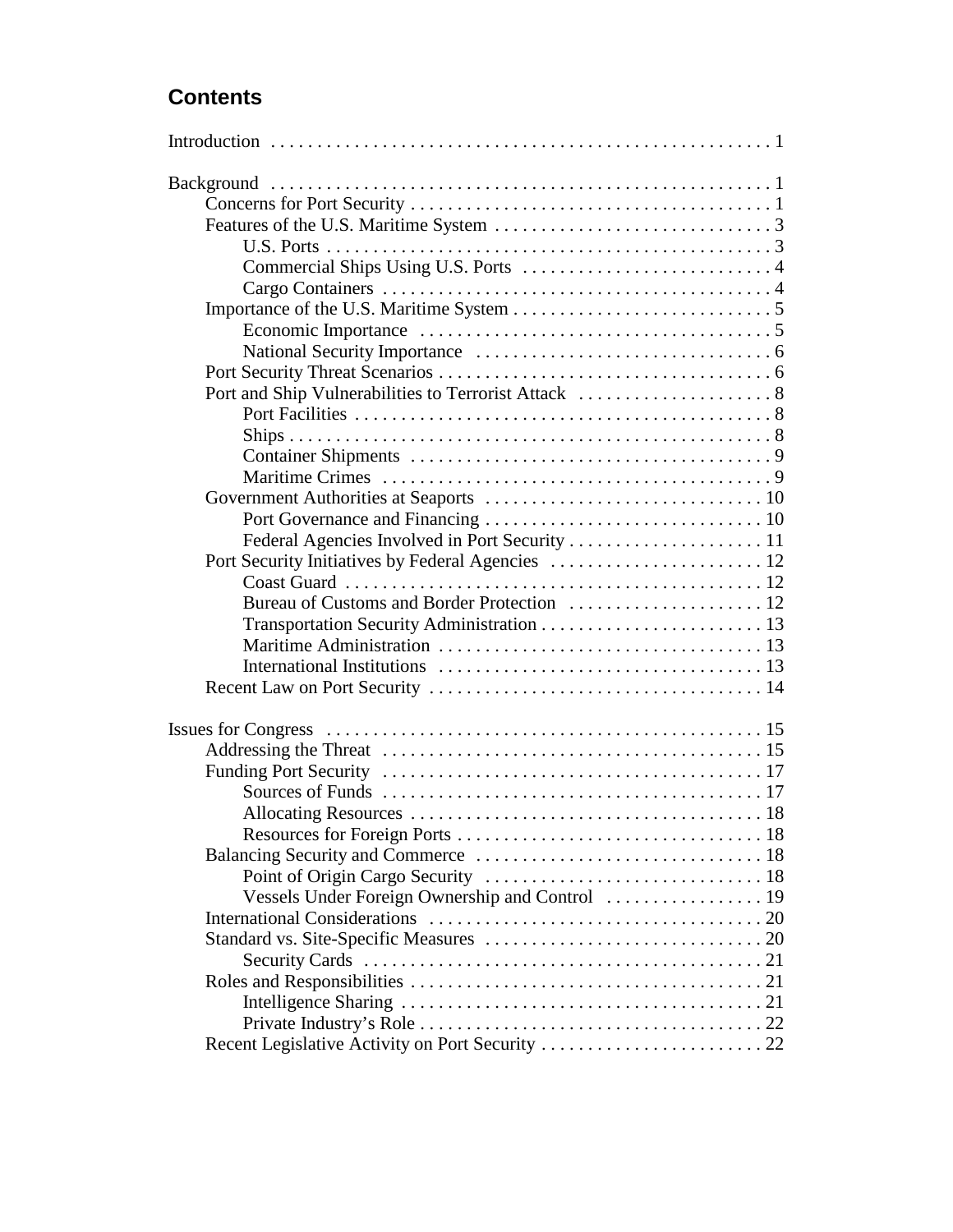# Port and Maritime Security: Background and Issues for Congress

# **Introduction**

This report<sup>1</sup> provides background information and discusses potential issues for Congress on the topic of port security, which has emerged as a significant part of the overall debate on U.S. homeland security.<sup>2</sup> The terrorist attacks of September 11, 2001 heightened awareness about the vulnerability to terrorist attack of U.S. ports and the ships in them. The issue for Congress is providing oversight on port security and proposals for improving it. Port security legislation can have significant implications for public safety, the war on terrorism, the U.S. and global economy, and federal, state, and local homeland security responsibilities and expenditures.

# **Background**

#### **Concerns for Port Security**

Government leaders and security experts are worried that the maritime transportation system could be used by terrorists to smuggle personnel, weapons of mass destruction, or other dangerous materials into the United States. They are also concerned that ships in U.S. ports, particularly large commercial cargo ships or cruise ships, could be attacked by terrorists. Experts are concerned that a large-scale terrorist attack at a U.S. port could not only cause local death and damage, but also paralyze global maritime commerce.

James M. Loy, the former Commandant of the Coast Guard and now deputy secretary at the Department of Homeland Security, has described the nation's maritime transportation system as a natural gateway into America for asymmetrical military and terrorist threats.<sup>3</sup> The Commissioner of the Bureau of Customs and

<sup>&</sup>lt;sup>1</sup> This report was prepared with assistance from Jennifer Lake, Jonathan Medalia, and Ronald O'Rourke.

<sup>&</sup>lt;sup>2</sup> For other CRS products relating to port security and other aspects of homeland security, see CRS Report RS21293, *Terrorist Nuclear Attacks on Seaports: Threat and Response*; CRS Report RS21125, *Homeland Security: Coast Guard Operations — Background and Issues for Congress;* CRS Report RS21230, *Homeland Security: Navy Operations — Background and Issues for Congress*.

<sup>&</sup>lt;sup>3</sup> Admiral James M. Loy and Captain G. Ross, U.S. Coast Guard, "Global Trade: America's Achilles Heel," *Defense Horizons,* Feb. 2002. An asymmetrical threat is a military or (continued...)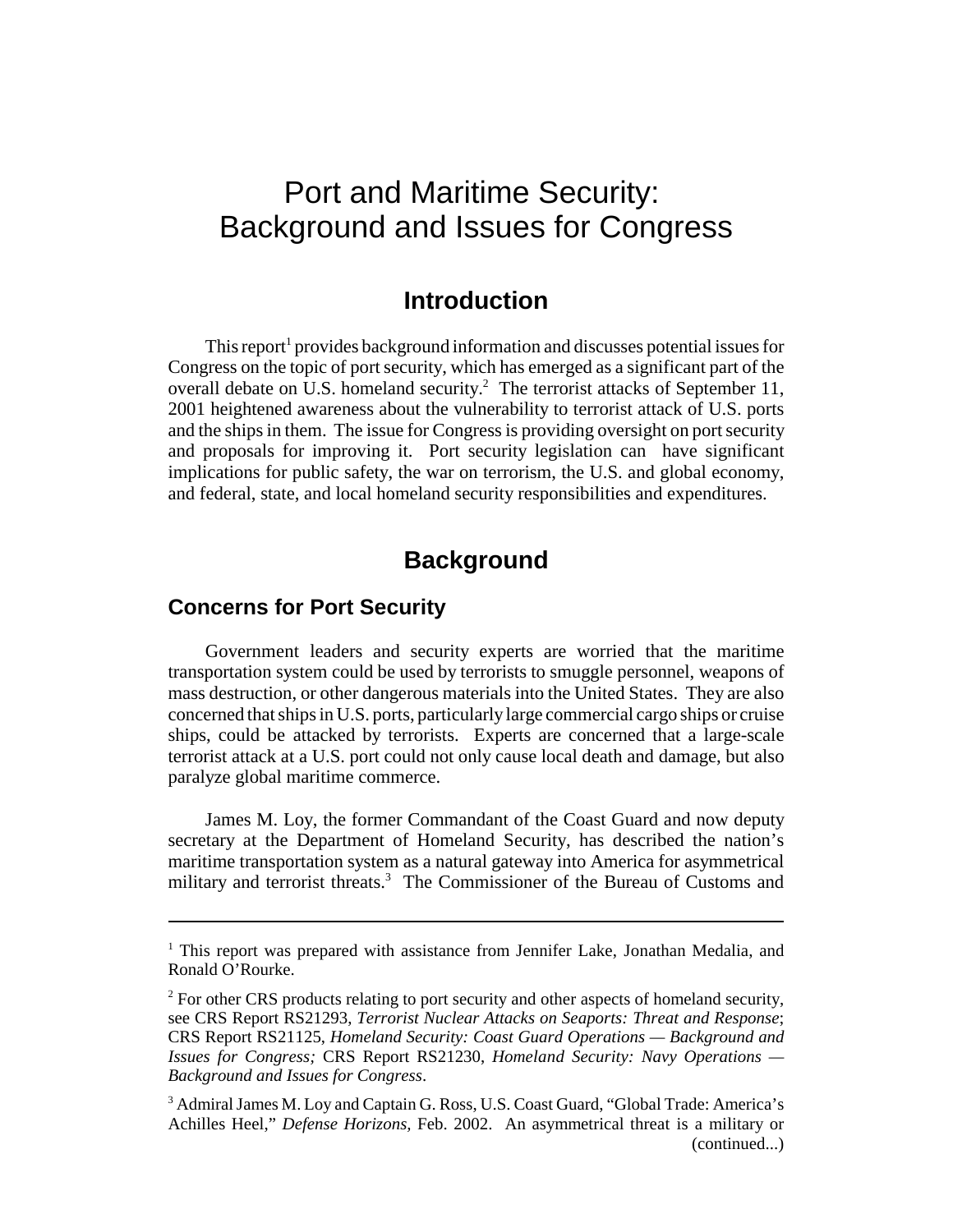Border Protection, Robert Bonner, has stated that there is "virtually no security for what is the primary system to transport global trade."<sup>4</sup> Despite the progress that has been made in improving maritime security since September 11, a recent study by RAND Europe reports that "the maritime sector and specifically the container transport sector remain wide-open to the terrorist threat" and that "the system is perceived to be poorly defended against misuse and terrorism due to its global and open nature."5 The 9/11 Commission reported that, "While commercial aviation remains a possible target, terrorists may turn their attention to other modes. Opportunities to do harm are as great, or greater, in maritime and surface transportation. Initiatives to secure shipping containers have just begun."6

Government officials and security experts were concerned about the security of U.S. ports even before the terrorist attacks of September 11, 2001. In the fall of 2000, the Interagency Commission on Crime and Security in U.S. Seaports noted the vulnerability of U.S. seaports to terrorism. The commission reported that a terrorist attack at a U.S. port could lead to significant loss of life, damage property and infrastructure, cause extensive environmental damage, and disrupt business and trade. The report noted that while the FBI then considered the threat of terrorist attacks on U.S. seaports to be low, their vulnerability to such attacks was high.<sup>7</sup> On July 20, 2001, Senator Hollings introduced S. 1214, the Maritime Transportation Security Act of 2001, a bill intended to strengthen U.S. port security.

The terrorist attacks of September 11, 2001, significantly heightened awareness about the vulnerability of U.S. ports and ships to a terrorist attack. In the months following the attacks, congressional committees held several hearings on the issue. In August 2002, the U.S. General Accounting Office (GAO) conducted field investigations of several U.S. seaports and found that ports are inherently vulnerable to terrorist attacks because of their size, easy accessibility by water and land, and the tremendous amount of cargo that is typically transferred through them.<sup>8</sup> And in October 2002, a security task force sponsored by the Council on Foreign Relations recommended that resources be reallocated to bolster sea and land transportation security, asserting that the surface transportation system is far more vulnerable than

 $3$  (...continued)

terrorist method or tactic that does not mirror (i.e., is not symmetrical with) U.S. military capabilities. Asymmetrical attacks avoid an enemy's strengths and attack the enemy's weaknesses instead.

<sup>&</sup>lt;sup>4</sup> Speech given at the Center for Strategic and International Studies dated Aug. 26, 2002, available at [http://www.cbp.gov/xp/cgov/newsroom/commissioner/speeches\_statements/ aug262002.xml] (viewed 10/07/04)

<sup>5</sup> RAND Europe, *Seacurity: Improving the Security of the Global Sea-Container Shipping System,* 2003.

<sup>6</sup> *The 9/11 Commission Report: Final Report of the National Commission on Terrorist Attacks Upon the United States,* New York: W.W. Norton, 2004, p. 391.

<sup>7</sup> *Report of the Interagency Commission on Crime and Security in U.S. Seaports,* Fall 2000, p. 63.

<sup>8</sup> GAO, *Port Security, Nation Faces Formidable Challenges in Making New Initiatives Successful,* GAO-02-993T, Aug. 5, 2002.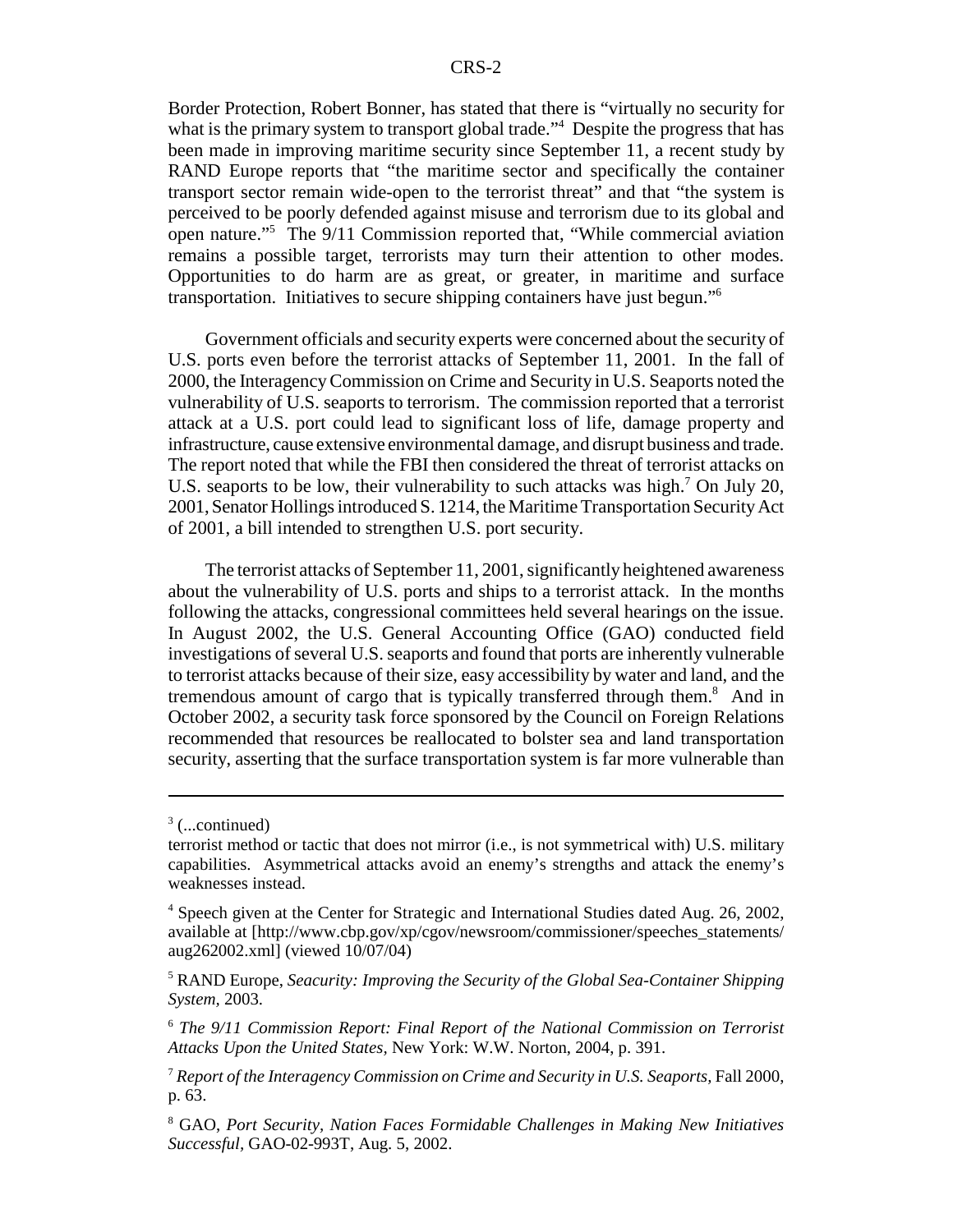the nation's aviation system.<sup>9</sup> In response to concerns for port security, on November 14, 2002, Congress passed S. 1214, as amended, the Maritime Transportation Security Act of 2002 (MTSA), and the President signed it into law as P.L. 107-295 on November 25, 2002. The Coast Guard and Maritime Transportation Act of 2004 was signed into law as P.L. 108-293 on August 9, 2004. Title VIII of the act adds specificity to some of the provisions in MTSA.

There is growing debate about whether current efforts to improve port security are adequate in addressing the threat. Significantly, one conclusion of *The 9/11 Commission Report* is that transportation security resources are not being "allocated to the greatest risks in a cost effective way.... Opportunities to do harm are as great, or greater, in maritime or surface transportation [than in aviation]. Initiatives to secure shipping containers have just begun...."<sup>10</sup> While many agree that Coast Guard and CBP programs to address the threat are sound, they contend that these programs represent only a framework for building a maritime security regime, and that significant gaps in security still remain. The 9/11 Commission concluded that deployment of scanning technologies designed to screen containers that can be transported by plane, ship, truck, or rail is still years away.<sup>11</sup> Congress is also continuing debate on how to generate funds for improving the security infrastructure of ports. H.R. 10 and S. 2845, discussed in the last section of this report, would implement the transportation security related recommendations of the 9/11 Commission with respect to maritime transportation.

#### **Features of the U.S. Maritime System**

**U.S. Ports.** The U.S. maritime system includes more than 300 sea and river ports with more than 3,700 cargo and passenger terminals and more than 1,000 harbor channels spread along thousands of miles of coastline.<sup>12</sup>

Transportation firms tend to concentrate traffic through major cargo hubs because of the high cost of their infrastructure.<sup>13</sup> The top 50 ports in the United States account for about 90% of all cargo tonnage and 25 U.S. ports account for 98% of all container shipments.<sup>14</sup> Energy products are concentrated at particular ports.

<sup>&</sup>lt;sup>9</sup> Report of an Independent Task Force Sponsored by the Council on Foreign Relations, *America Still Unprepared - America Still in Danger,* October 2002.

<sup>10</sup> *The 9/11 Commission Report: Final Report of the National Commission on Terrorist Attacks Upon the United States,* New York: W. W. Norton, 2004, p. 391.

 $11$  Ibid., pp. 391-92.

 $12$  For further information on the U.S. maritime system, see U.S. DOT, Maritime Admin., *An Assessment of the U.S. Marine Transportation System,* Sept. 1999. Available at [http://www.marad.dot.gov/].

<sup>&</sup>lt;sup>13</sup> The U.S. Army Corps of Engineers' Navigation Data Center ranks U.S. ports by dollar value and tons of cargo imported and exported. See [http://www.iwr.usace.army.mil/ndc/].

<sup>&</sup>lt;sup>14</sup> U.S. Congress, House of Representatives, Maritime Transportation Security Act of 2002, Conference Report, H.Rept. 107-777, p. 4.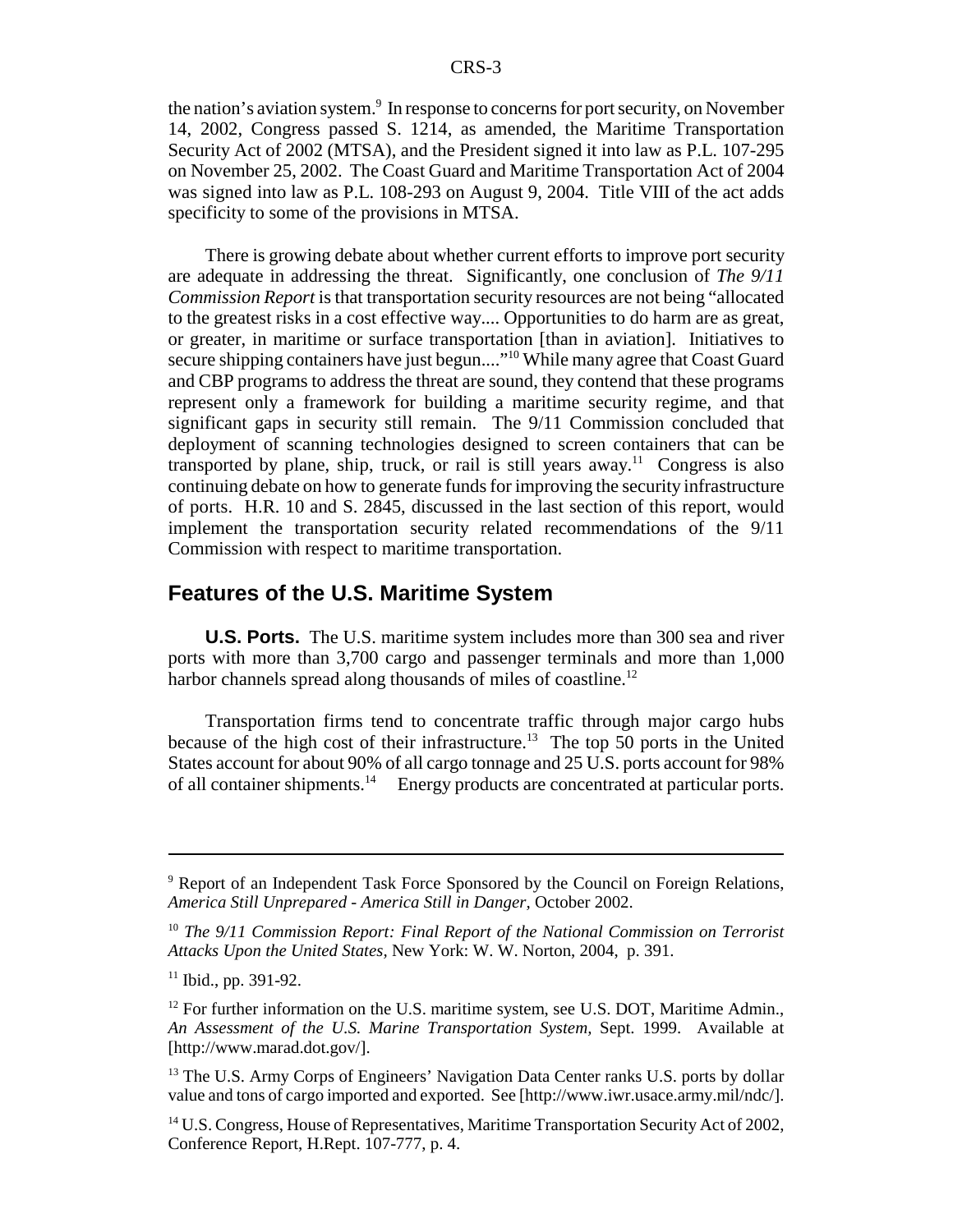For instance, almost one-quarter of California's imported crude oil is offloaded in one geographically confined area.15

**Commercial Ships Using U.S. Ports.** In 2001, approximately 5,400 commercial ships made more than 60,000 U.S. port calls. Most ships calling at U.S. ports are foreign owned and foreign crewed; less than 3% of U.S. overseas trade is carried on U.S.-flag vessels.<sup>16</sup>

**Cargo Containers.** Container ships are a growing segment of maritime commerce — and the focus of much of the attention on seaport security. Container ships carry stacks of marine containers loaded with a wide variety of goods. A large container ship can carry more than 3,000 containers, of which several hundred might be offloaded at a given port.

A marine container is similar to a truck trailer without wheels; standard sizes are 8x8x20 feet or 8x8x40 feet. Once offloaded from ships, they are transferred to rail cars or tractor-trailers or barges for inland transportation. Over-the-road weight regulations generally limit the cargo load of a 40 foot container to approximately 45,000 pounds. The estimated world inventory of containers is about 12 million. Container ships tend to carry higher-value cargo than other types of cargo ships. While they represent only 11% of annual tonnage, they account for 66% of the total value of U.S. maritime overseas trade. Containerized imports are dominated by consumer goods, such as clothing, shoes, electronics, and toys. U.S. automakers also import large quantities of parts in containers. Containerized exports are dominated by wastepaper, forest products, chemicals, and agricultural products.<sup>17</sup>

More than 6 million cargo containers enter U.S. sea ports each year. For comparison, about 13 million containers arrive by truck or rail from Canada and Mexico. CBP analyzes cargo manifest information for each container to decide which to target for closer inspection, based on such factors as origin, destination, shipper, and container contents. Only a small portion have their contents physically inspected by CBP. Physical inspection could include scanning the entire container with a sophisticated x-ray or gamma ray machine, unloading the contents of a container, or both.<sup>18</sup>

<sup>&</sup>lt;sup>15</sup> *How Did This Happen?* ed. James F. Hoge, Jr. and Gideon Rose, (New York: Public Affairs, 2001), p.186.

<sup>16 &</sup>quot;The Maritime Component," *Sea Power,* August 2001.

 $17$  For a list of the top importers and exporters of containerized marine cargo, see "Inside the box," *Journal of Commerce,* Aug. 12-18, 2002, p. 20A.

<sup>18</sup> For further information on CBP's container inspection process, see CBP Fact Sheet: *The 5 Percent Myth vs. U.S. Customs and Border Protection Reality,* October 7, 2004.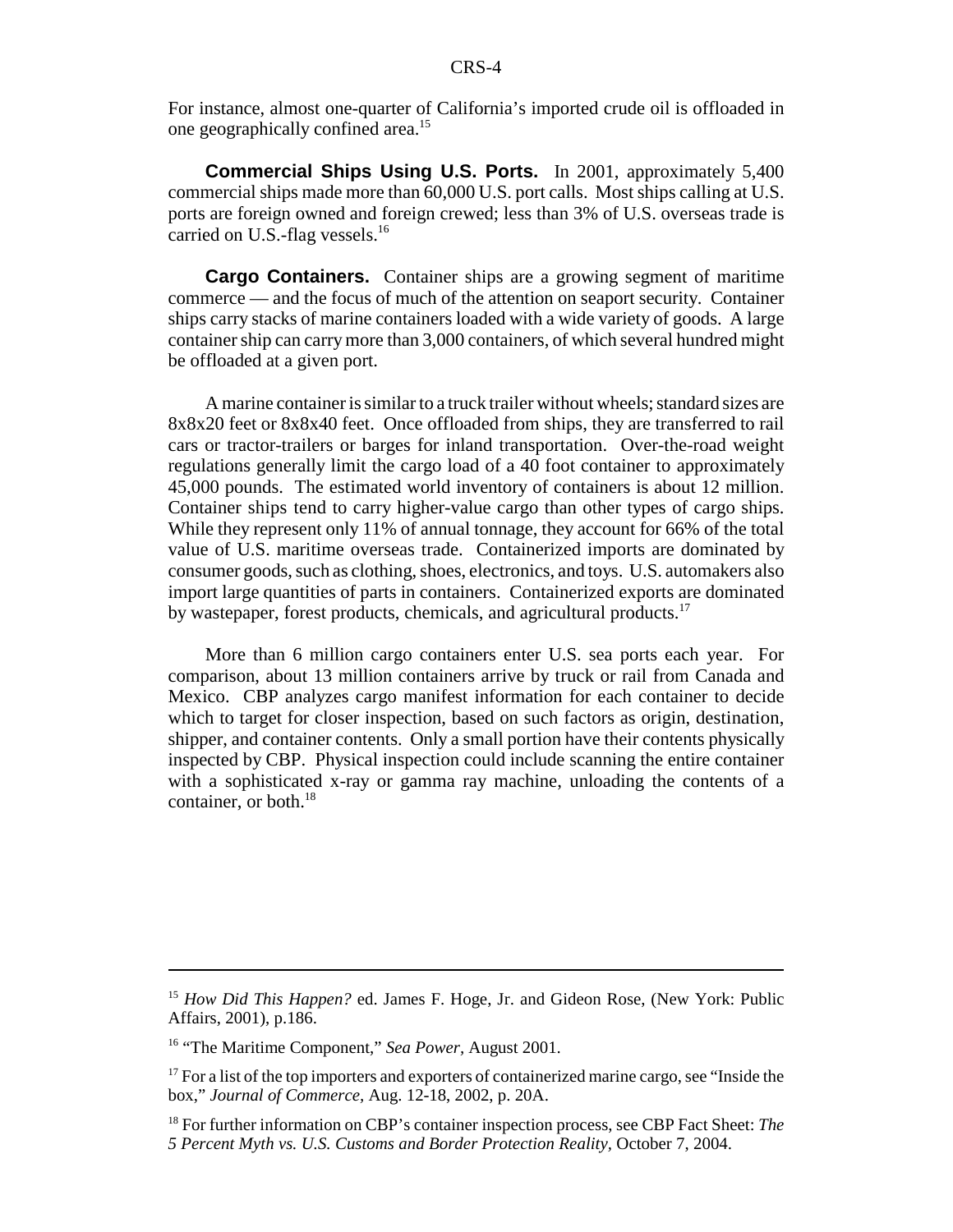#### **Importance of the U.S. Maritime System**

**Economic Importance.** Ships are the primary mode of transportation for world trade. Ships carry approximately 80% of world trade by volume.<sup>19</sup> The United States is the world's leading maritime trading nation, accounting for nearly 20% (measured in tons) of the annual world oceanborne overseas trade. Ships carry more than 95% of the nation's non-North American trade by weight and 75% by value. Trade now accounts for 25% of U.S. Gross Domestic Product (GDP), up from 11% in 1970. Over the next two decades, the total volume of domestic and international trade is expected to double.

Given the importance of maritime trade to the U.S. and world economies, disruptions to that trade can have immediate and significant economic impacts.<sup>20</sup> By one estimate, the cost to the U.S. economy of the recent port closures on the West Coast due to a labor- management dispute was approximately \$1 billion per day for the first five days, rising sharply thereafter. $^{21}$ 

The container shipping system is designed for speed and efficiency. Transportation services are a critical component of the global, low-inventory (i.e., just-in-time) distribution model that many manufacturers have adopted. Most industries in the United States use some imported components from overseas suppliers. By bringing parts to a plant just before they are needed for assembly, manufacturers can save money on warehouse space and inventory carrying costs. Transport efficiencies permit warehouse requirements to be minimized. Lean inventories in turn have contributed to business productivity. From 1980 to 2000, according to one study, business logistics costs dropped from 16.1% of U.S. GDP to  $10.1\%$ <sup>22</sup>

Given the dependence of the United States and the global economy on a highly efficient maritime transportation system, many experts acknowledge that slowing the flow of trade to inspect all inbound containers, or at least a statistically significant random selection would be, in the words of James M. Loy, former Coast Guard Commandant and now deputy secretary at the Department of Homeland Security, "economically intolerable."23 Supply chain analysts are concerned that increased security-related delay at seaports could threaten the efficiency gains achieved in

<sup>19</sup> United Nations Conference on Trade and Development (UNCTAD), *Review of Maritime Transport 2002.*

<sup>20</sup> For further information, see OECD, *Security in Maritime Transport: Risk Factors and Economic Impact,* Maritime Transport Committee, July 2003.

<sup>&</sup>lt;sup>21</sup> Report of an Independent Task Force Sponsored by the Council on Foreign Relations, *America Still Unprepared - America Still in Danger,* October 2002, p. 23.

<sup>22</sup> Michael Wolfe, North River Consulting Group, *Freight Transportation Security and Productivity,* report prepared for U.S. DOT, EU/US Forum on Intermodal Freight Transport, Apr. 11-13, 2001.

<sup>&</sup>lt;sup>23</sup> Admiral James M. Loy and Captain Robert G. Ross, "Global Trade, America's Achilles Heel," *Defense Horizons,* Feb. 2002.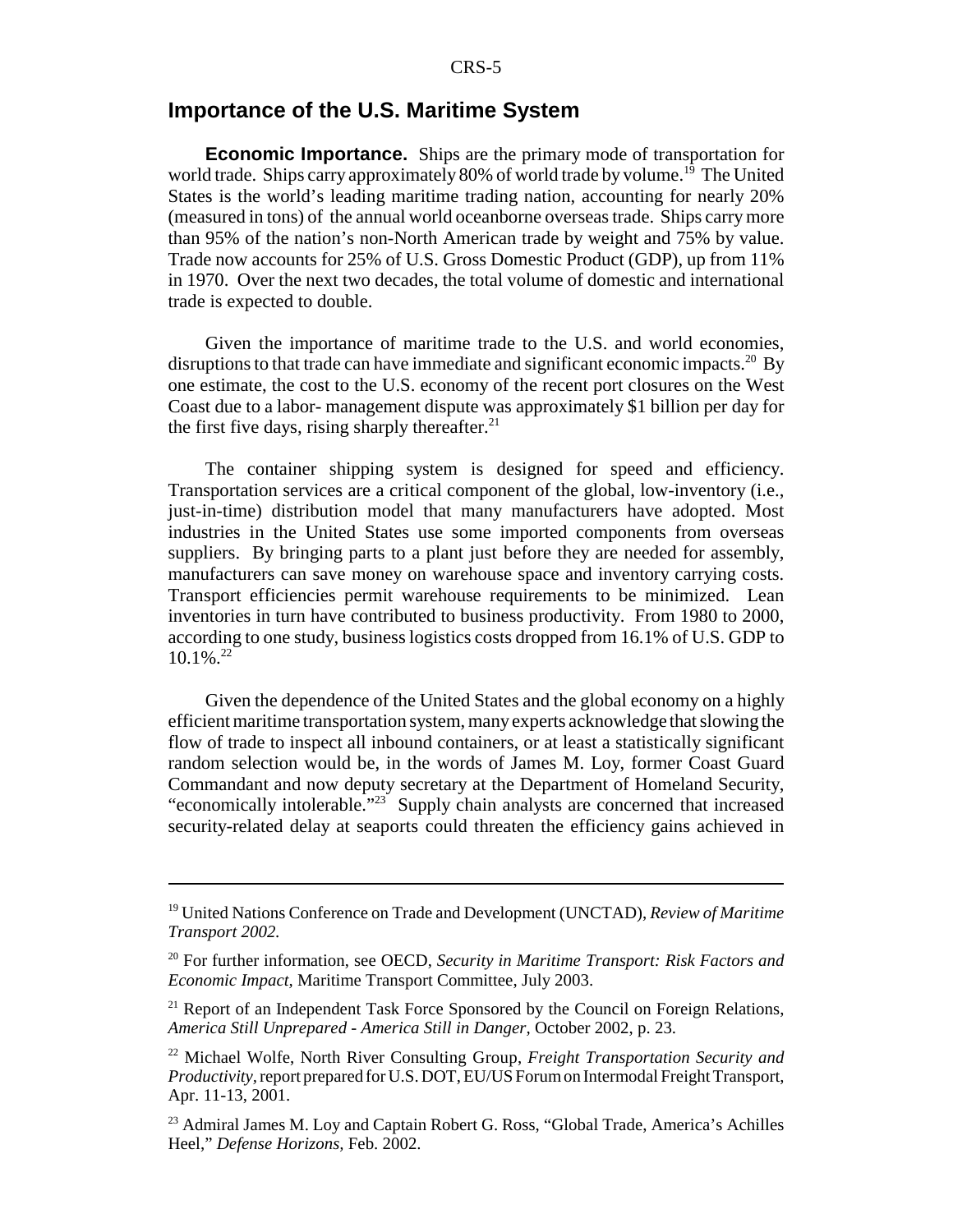inventory management over the past two decades by forcing companies to hold larger inventories.

Enhanced security has benefits as well as costs. Many experts see economic benefits to tighter control over maritime commerce. Resources put towards seaport security can also reduce cargo theft, narcotic and migrant smuggling, trade law violations, the accidental introduction of invasive species, and the cost of cargo insurance. Improved planning for responding to a terrorist attack at a seaport could also improve responses to other emergencies, such as natural disasters or transportation accidents. New technologies intended to convert the sea container into a "smart box," such as electronic seals, sensors, or tracking devices, could also improve shipment integrity, help carriers improve their equipment utilization, and help cargo owners track their shipments. In response to the terrorist threat, the CBP has accelerated development of its new information management system, the Automated Commercial Environment (ACE). This system will assist CBP in evaluating cargo manifest information for high risk shipments but will also speed the customs filing process for U.S. importers.<sup>24</sup>

**National Security Importance.** In addition to its economic significance, the marine transportation system is vital for national security. The Departments of Defense and Transportation have designated 17 U.S. seaports as strategic because they are necessary for use by DOD in the event of a major military deployment. Thirteen of these ports are commercial seaports. During Desert Storm, 90% of all military equipment and supplies were shipped from U.S. strategic ports. The deployment required over 312 vessels from 18 commercial and military ports in the United States. As the GAO has reported, "If the strategic ports (or the ships carrying military supplies) were attacked, not only could massive civilian casualties be sustained, but DOD could also lose precious cargo and time and be forced to rely heavily on its overburdened airlift capabilities."<sup>25</sup>

#### **Port Security Threat Scenarios**

Security experts are concerned about a variety of terrorist threat scenarios at U.S. ports. Among other things, they are concerned that terrorists could:

- ! use commercial cargo containers to smuggle terrorists, nuclear, chemical, or biological weapons, components thereof, or other dangerous materials into the United States;
- ! seize control of a large commercial cargo ship and use it as a collision weapon for destroying a bridge or refinery located on the waterfront;

 $24$  For further information on ACE, see

<sup>[</sup>http://www.cbp.gov/xp/cgov/toolbox/about/modernization/] (viewed 12/4/03).

<sup>25</sup> GAO, *Combating Terrorism, Actions Needed to Improve Force Protection for DOD Deployments through Domestic Seaports,* GAO-03-15, Oct. 2002.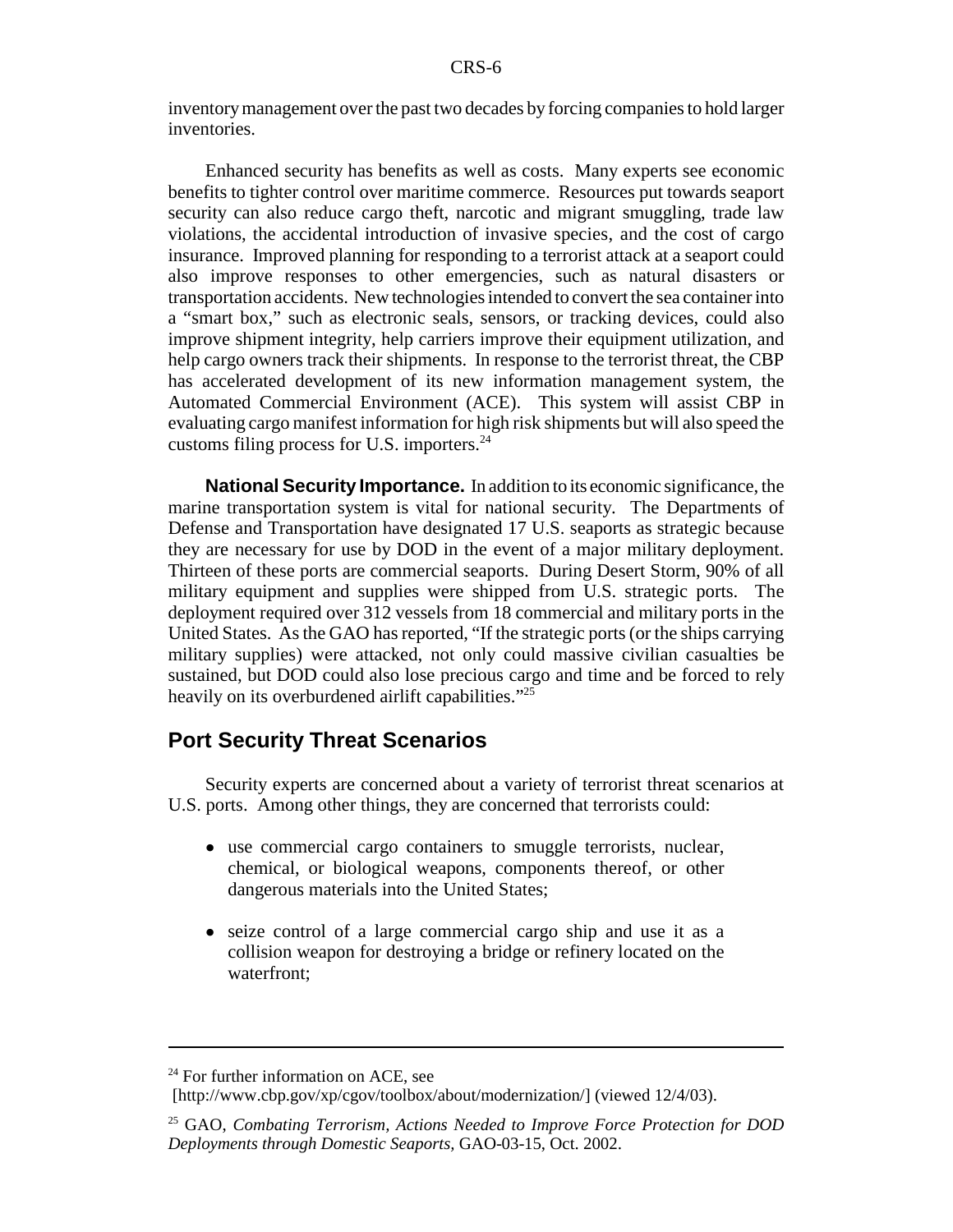- sink a large commercial cargo ship in a major shipping channel, thereby blocking all traffic to and from the port;
- attack a large ship carrying a volatile fuel (such as liquefied natural gas) and detonate the fuel so as to cause a massive in-port explosion;
- $\bullet$  attack an oil tanker in a port or at an offshore discharge facility<sup>26</sup> so as to disrupt the world oil trade and cause large-scale environmental damage;
- seize control of a ferry (which can carry hundreds of passengers) or a cruise ship (which can carry more than 3,000 passengers, of whom about 90% are usually U.S. citizens) and threaten the deaths of the passengers if a demand is not met;
- ! attack U.S. Navy ships in an attempt to kill U.S. military personnel, damage or destroy a valuable U.S. military asset, and (in the case of nuclear-powered ships) cause a radiological release.
- use land around a port to stage attacks on bridges, refineries located on the waterfront, or other port facilities.

Some of these scenarios (or similar ones) have already come to pass elsewhere. For example, in October 2002, the French oil tanker *Limberg* appears to have been attacked by a bomb-laden boat off the coast of Yemen, killing one crewman aboard the tanker, damaging the ship, and causing an oil spill.<sup>27</sup> In October 2001, Italian authorities arrested on terrorism charges an Egyptian-born Canadian citizen found with high-tech equipment (including a satellite phone and a computer) and other personal possessions in a cargo container in an Italian port.<sup>28</sup> In October 2000, the U.S. Navy destroyer Cole was attacked by a bomb-laden boat during a refueling stop in the harbor of Aden, Yemen, killing 17 sailors, injuring 39 others, and causing damage to the ship that cost about \$250 million to repair.<sup>29</sup> In 1985, terrorists seized the cruise ship *Achille Lauro* in the Mediterranean and held its passengers hostage, killing one of them.

 $26$  In an offshore "lightering" zone, a very large crude carrier (VLCC) or "supertanker" transfers part of its cargo to a smaller shuttle tanker that delivers the crude oil to the tank farm or refinery onshore. There are also offshore oil ports where a tanker discharges its cargo through a submerged pipeline that carries the cargo along the seabed to the onshore terminal.

<sup>27 &</sup>quot;Ships as terrorist targets," *American Shipper,* Nov. 2002, p.59.

 $^{28}$  His lawyers argued that he was a Maronite Christian fleeing religious discrimination and personal legal problems in Egypt who was shipping his possessions to Canada and planned to fly from Rome to Montreal. (He was also carrying a plane ticket.) Charges against him were dropped and he was ordered freed from jail in mid-November 2001. (Italian Court Frees Canadian Suspect. *Toronto Star*, November 16, 2002.)

<sup>29</sup> CRS Report RS20721, *Terrorist Attack on U.S.S. Cole: Background and Issues for Congress.*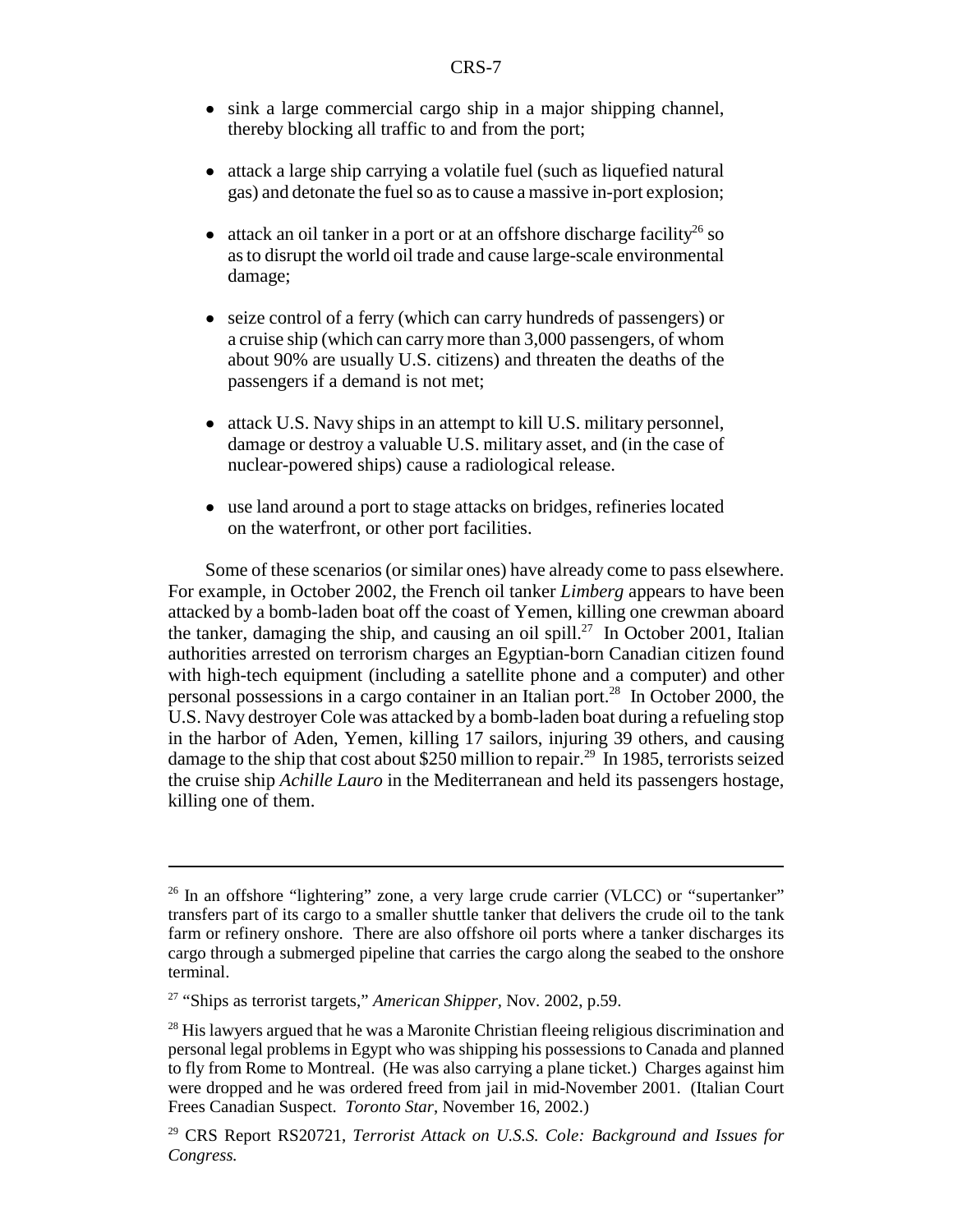Much concern has focused on the threat that a sea container could be used to smuggle a nuclear weapon into the United States. Experts are concerned that if a nuclear weapon in a container aboard a ship in port is detonated, it could not only kill tens of thousands of people and cause massive destruction, but could also paralyze the movement of cargo containers globally, thereby shutting down world trade.<sup>30</sup>

# **Port and Ship Vulnerabilities to Terrorist Attack**

**Port Facilities.** Port areas and ships in ports have many vulnerabilities to potential terrorist attack. Port areas have very large landside perimeters to secure, giving terrorists many potential landside points of entry. Some ports are located immediately adjacent to built-up urban areas, giving terrorists places to hide while approaching or escaping from port areas. Large numbers of trucks move in and out of ports, making it possible for terrorists to use a truck to bring themselves and their weapons into a port. Many ports harbor fishing and recreational boats that terrorists could use to mask their approach to a target ship.

**Ships.** Commercial cargo ships at pier or at anchorage in harbor are stationary, and those moving through port do so at slow speeds, making them easy to intercept by a fast-moving boat. Commercial cargo ships are generally unarmed and have very small crews, making them vulnerable to seizure by a small group of armed people, as proven by modern-day pirates. In the 1990s, the number of reported attacks on cargo ships by pirates tripled. $31$  Most pirate attacks occur while the ship is in port. Although most attacks occur in Southeast Asian waters on foreign-flag freighters, U.S. shippers are likely to be among the owners of cargo onboard. It can also be noted that some experts believe there is a link between piracy and terrorism — that the goal of some acts of piracy may be to raise money to finance terrorist operations. The *Financial Times* has reported an incident where a chemical tanker in the south Pacific was boarded by pirates who practiced steering the vessel at varying speeds for several hours.<sup>32</sup>

The lack of transparency in ship registration has been a longstanding concern. An Organization for Economic Cooperation and Development (OECD) study on the ownership and control of ships reports that:

Not only does perfect transparency not exist, but in fact anonymity seems to be the rule rather than the exception, and not only is it permitted, but in many cases positively encouraged. This enables terrorists and would be terrorists to remain intimately involved in the operation of their vessels, while maintaining totally

<sup>30</sup> U.S. Department of the Treasury, Customs Service. Robert Bonner, U.S. Customs Commissioner, Speech Before the Center for Strategic and International Studies, Washington, D.C., January 17, 2002. [http://www.cbp.gov/xp/cgov/newsroom/ commissioner/speeches\_statements/archives/jan172002.xml].

<sup>31</sup> U.S. DOT, *Surface Transportation Security: Vulnerabilities and Developing Solutions,* n.d., n.p.

<sup>32 &</sup>quot;The Maritime Threat from Al Qaeda," *Financial Times,* October 20, 2003.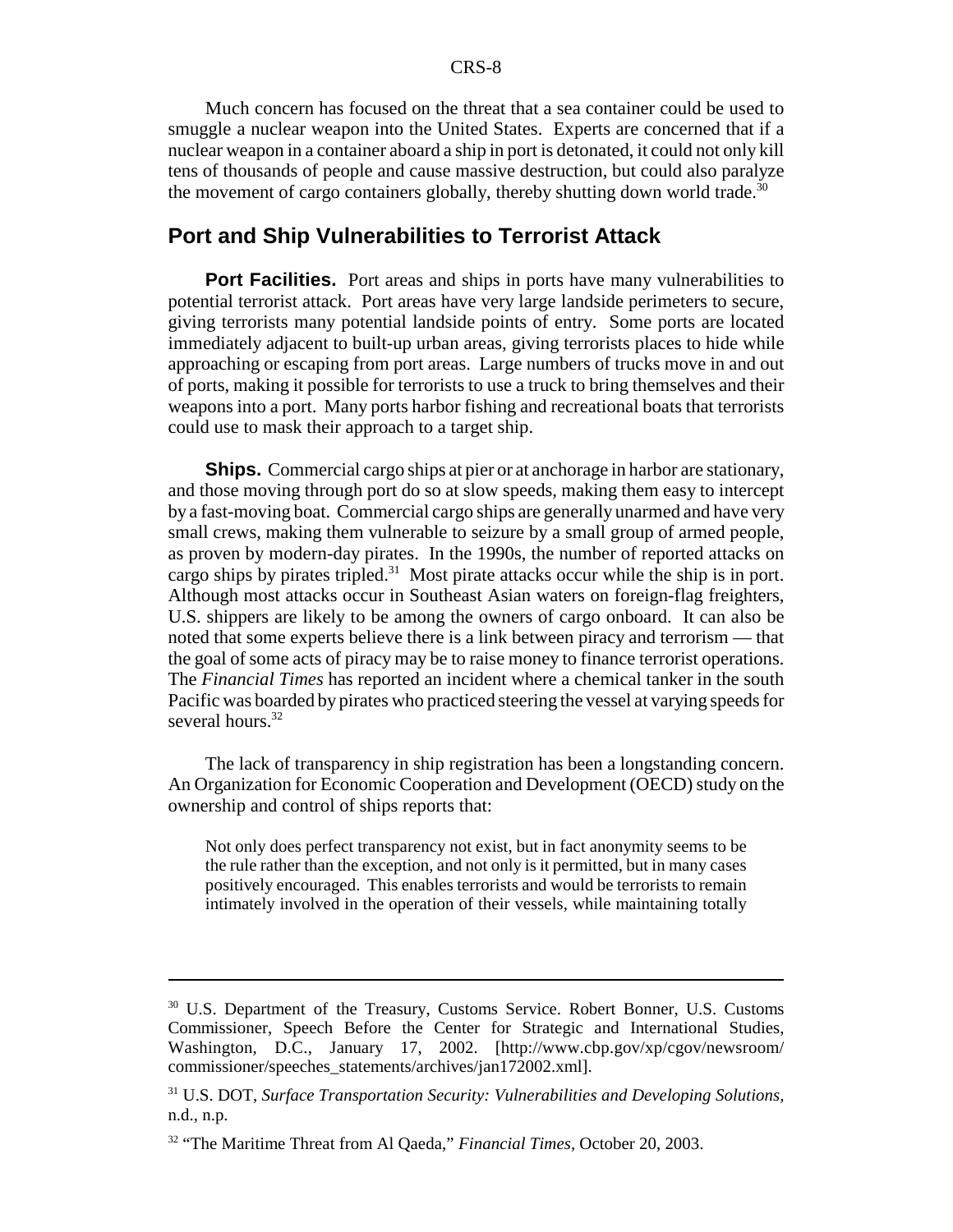hidden, through the use of relatively simple mechanisms that are readily available and legally tolerated in almost all jurisdictions.<sup>33</sup>

Unscrupulous ship owners are known to mask their identity by re-registering their vessels under fictitious corporate names and renaming and repainting their ships. Shipowners can register their vessels in "flag of convenience" countries which may have lax regulations and require little information from the applicants. According to press reports, U.S. intelligence officials believe they have identified 15 cargo ships that have links to al Qaeda.<sup>34</sup>

**Container Shipments.** The complexity of the process for completing containerized shipments makes it more difficult to ensure the integrity of this type of cargo.<sup>35</sup> Unlike other cargo ships whose loading process occurs at the port and whose cargo is often owned by a single company, container ships carry cargo from hundreds of companies and the containers are loaded away from the port at individual company warehouses. A typical single container shipment may involve a multitude of parties and generate 30 to 40 documents. A single container could also carry cargo for several customers, thus multiplying the number of parties and documents involved. The parties involved in a shipment usually include the exporter, the importer, a freight forwarder, a customs broker, a customs inspector, inland transportation provider(s) (which may include more than one trucker or railroad), the port operators, possibly a feeder ship, and the ocean carrier. Each transfer of the container from one party to the next is a point of vulnerability in the supply chain. The security of each transfer facility and the trustworthiness of each company is therefore critical in the overall security of the shipment. It is also important to keep in mind that not all U.S. bound containers arrive at U.S. ports. Half of the containers discharged at the Port of Montreal, for instance, move by truck or rail for cities in the northeastern or midwestern United States.<sup>36</sup> Also, many containers that enter U.S. waters are bound for other nations.

**Maritime Crimes.** Security experts warn that terrorists attempting to use a container to smuggle a weapon of mass destruction or components thereof into the United States could purchase a known exporter with a long and trustworthy shipping record. Drug smugglers have been known to employ this strategy to disguise their contraband in otherwise legitimate cargo. While both the Coast Guard and CBP are experienced in the marine environment with the "war on drugs," they recognize that terrorism is a different kind of threat. Among other things, drug smugglers are often interested in finding a smuggling method that can be used over and over to make

<sup>33</sup> OECD, *Ownership and Control of Ships,* Maritime Transport Committee, March 2003, p. 5.

<sup>34</sup> See "15 Freighters Believed to be linked to al Qaeda," *The Washington Post,* Dec. 31, 2002, p.A1. Also, "Terrorism - Bin Laden group shipping interests probed," *Lloyd's List,* Sept. 28, 2001.

<sup>35</sup> See, Arun Chatterjee, *An Overview of Security Issues Involving Marine Containers and Ports,* proceedings of the 2003 Transportation Research Board Annual Meeting, available on CD-ROM.

<sup>36</sup> *How Did This Happen?* ed. James F. Hoge, Jr. and Gideon Rose, (New York: Public Affairs, 2001), p. 188.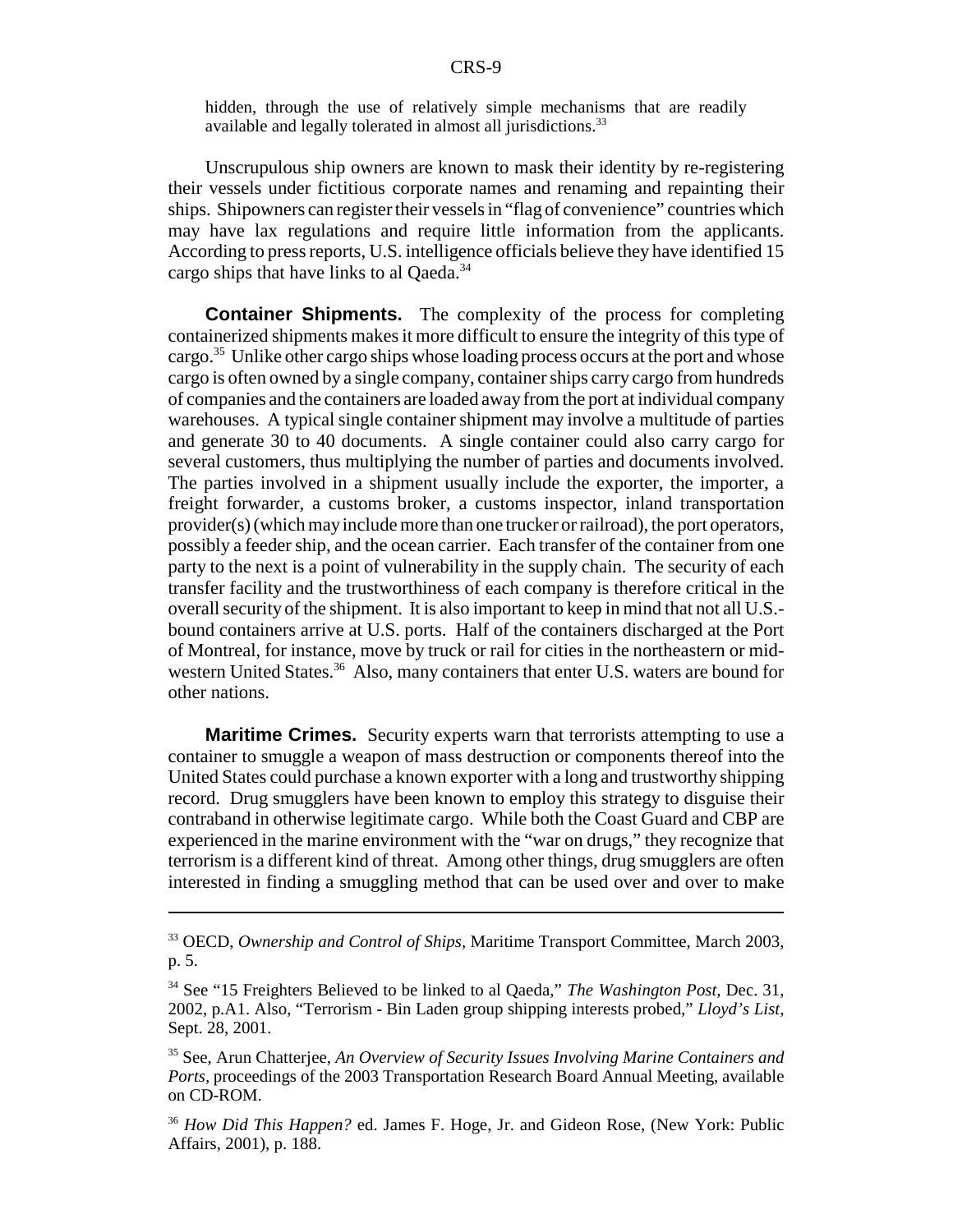multiple shipments. This permits the Coast Guard and CBP to look for certain patterns of operation among drug smugglers. Terrorists, on the other hand, are more likely to be interested in using a particular method of attack only once, to carry out a particular terrorist operation. This makes the tactic of looking for patterns of operation potentially much less useful. Another difference concerns the potential consequences of failure to detect and intercept: Given the tremendous amount of cargo arriving at seaports, the mission of interdicting illegal drugs or a weapon of mass destruction is often described as searching for the needle in the haystack. In the case of the weapon of mass destruction, however, the potential consequence of not finding the so-called needle is much greater.

The incidence of other shipping-related crimes also attests to the challenges faced in improving port security. The National Cargo Security Council estimates that cargo theft domestically ranges between \$10 billion and \$15 billion annually.37 The FBI believes much of this theft occurs in or near seaports.<sup>38</sup> Identifying where cargo theft occurs in the transportation system may help identify where terrorist infiltration could occur.

# **Government Authorities at Seaports**

**Port Governance and Financing.** In considering how to enhance seaport security, it is important to know how they are governed and operated. The governing structure of ports varies from place to place. While the federal government has jurisdiction over interstate and foreign commerce and designated federal waterway channels, state or local governments have ownership over ports. There are ports which are part of state government and others which are part of city government. The Port Authority of New York and New Jersey and the Delaware River Port Authority are examples of bi-state or regional port agencies.

Ports can be a subsidiary of a public agency but may be structured to act as a private sector corporation. Most ports are "landlord ports," which means the port provides the basic services and infrastructure but the tenant, such as a terminal operator, performs most of the activity. "Operating ports" both generate and carry out most of the activity at the port. In addition to city law enforcement personnel, some port authorities also have their own police forces.

Depending on how they are structured, ports finance infrastructure improvements through a variety of means. Some may levy taxes, if they are granted this authority. Ports may also pay for infrastructure with the general funds they receive from the governments they are a part of, from operating revenues, general obligation bonds, revenue bonds, trust fund monies, or loan guarantees. Most ports generally break even or are minimally profitable.<sup>39</sup>

<sup>37 &</sup>quot;Executive Viewpoint, Joe M. Baker, Jr. Exec. Director, NCSC," *Journal of Commerce,* May 8, 2002.

<sup>38 &</sup>quot;Cargo Crime Bill Hit," *Traffic World,* Oct. 9, 2000.

<sup>39</sup> U.S. DOT, Maritime Administration, *Public Port Finance Survey for FY1999,* Jan. 2001.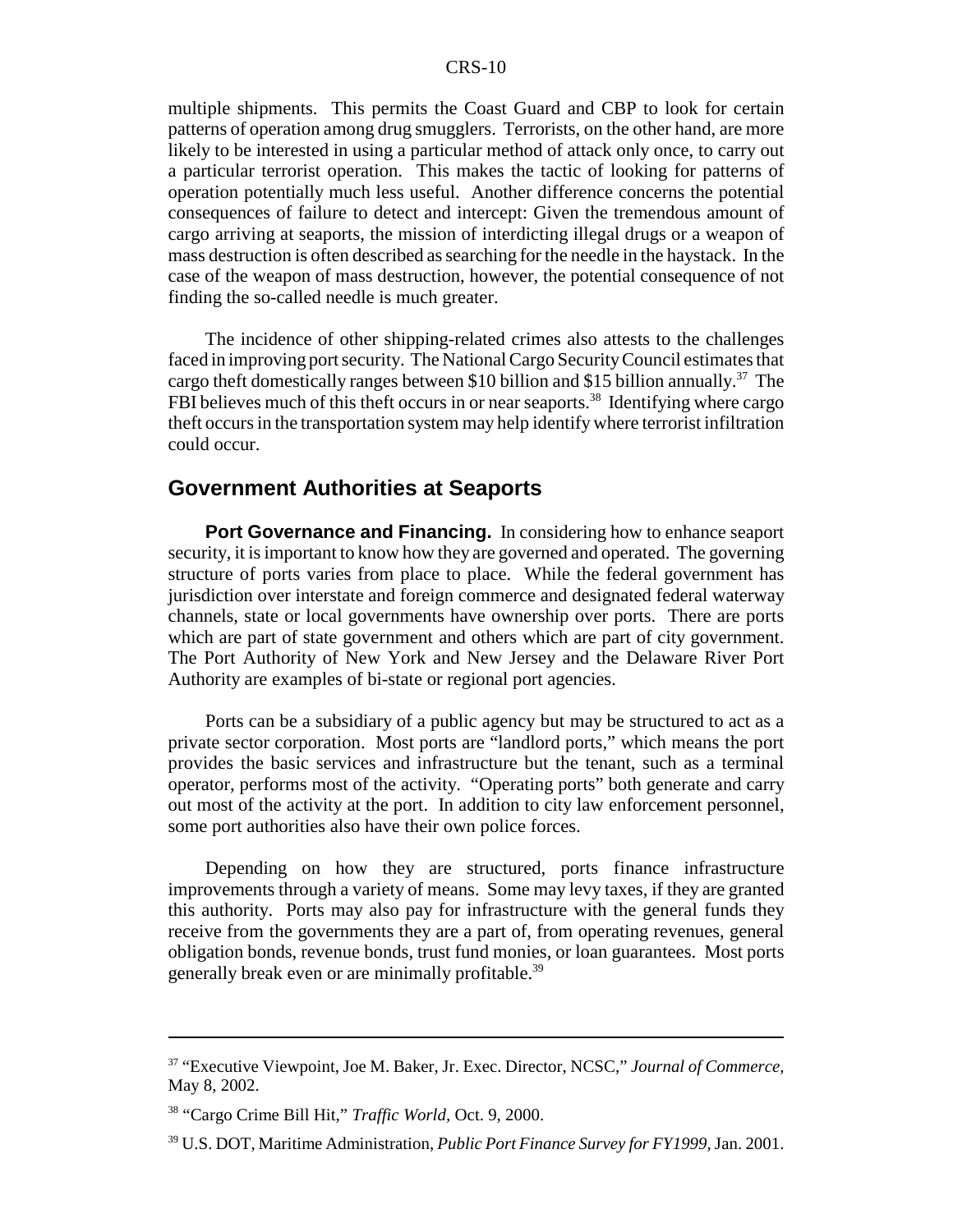#### CRS-11

**Federal Agencies Involved in Port Security.** Federal agencies involved in port security include the Coast Guard, the Bureau of Customs and Border Protection (CBP), and the Transportation Security Agency (TSA), all of which are housed in the Department of Homeland Security (DHS), and the Maritime Administration (MARAD). The Coast Guard and CBP are the two federal agencies with the strongest presence at seaports.

*Coast Guard.* The Coast Guard is the nation's principal maritime law enforcement authority and the lead federal agency for the maritime component of homeland security, including port security.<sup>40</sup> Among other things, the Coast Guard is responsible for evaluating, boarding, and inspecting commercial ships as they approach U.S. waters, for countering terrorist threats in U.S. ports, and for helping to protect U.S. Navy ships in U.S. ports. A high-ranking Coast Guard officer in each port area serves as the Captain of the Port (COTP), who is lead federal official responsible for the security and safety of the vessels and waterways in his or her geographic zone. Under the terms of the Ports and Waterways Safety Act of 1972 (P.L. 92-340) and the recently enacted Maritime Transportation Security Act of 2002, the Coast Guard has responsibility to protect vessels and harbors from subversive acts.

*Bureau of Customs and Border Protection.* The Bureau of Customs and Border Protection (CBP) is the federal agency with principal responsibility for inspecting cargoes, including cargo containers, that commercial ships bring into U.S. ports and for the examination and inspection of ship crews and cruise ship passengers for ships arriving in U.S. ports from any foreign port. Prior to the establishment of the CBP, customs and immigration functions at U.S. borders were conducted separately by the Department of the Treasury's U.S. Customs Service and the Department of Justice's Immigration and Naturalization Service.

*Transportation Security Administration.* TSA is an agency created by the Aviation and Transportation Security Act of 2001 (P.L. 107-71). Initially, its focus was the security of air transportation but it is responsible for the security of all modes of transportation, cargo and passenger.

*Maritime Administration.* MARAD, which is part of the Department of Transportation (DOT), is a civilian agency that supports the U.S. commercial maritime industry. MARAD publishes regular Maritime Security Reports and a national planning guide on port security. MTSA requires MARAD to publish a revised version of its national planning guide on port security.

<sup>&</sup>lt;sup>40</sup> The Navy and the Coast Guard agree that the Coast Guard is the lead federal agency for the maritime component of homeland security, and that the Navy's role is to support the Coast Guard in areas where the Coast Guard's capabilities are limited or lacking, such as air defense or antisubmarine warfare. For more on the Navy's role in homeland security, see CRS Report RS21230, *Homeland Security: Navy Operations — Background and Issues for Congress*, by Ronald O'Rourke.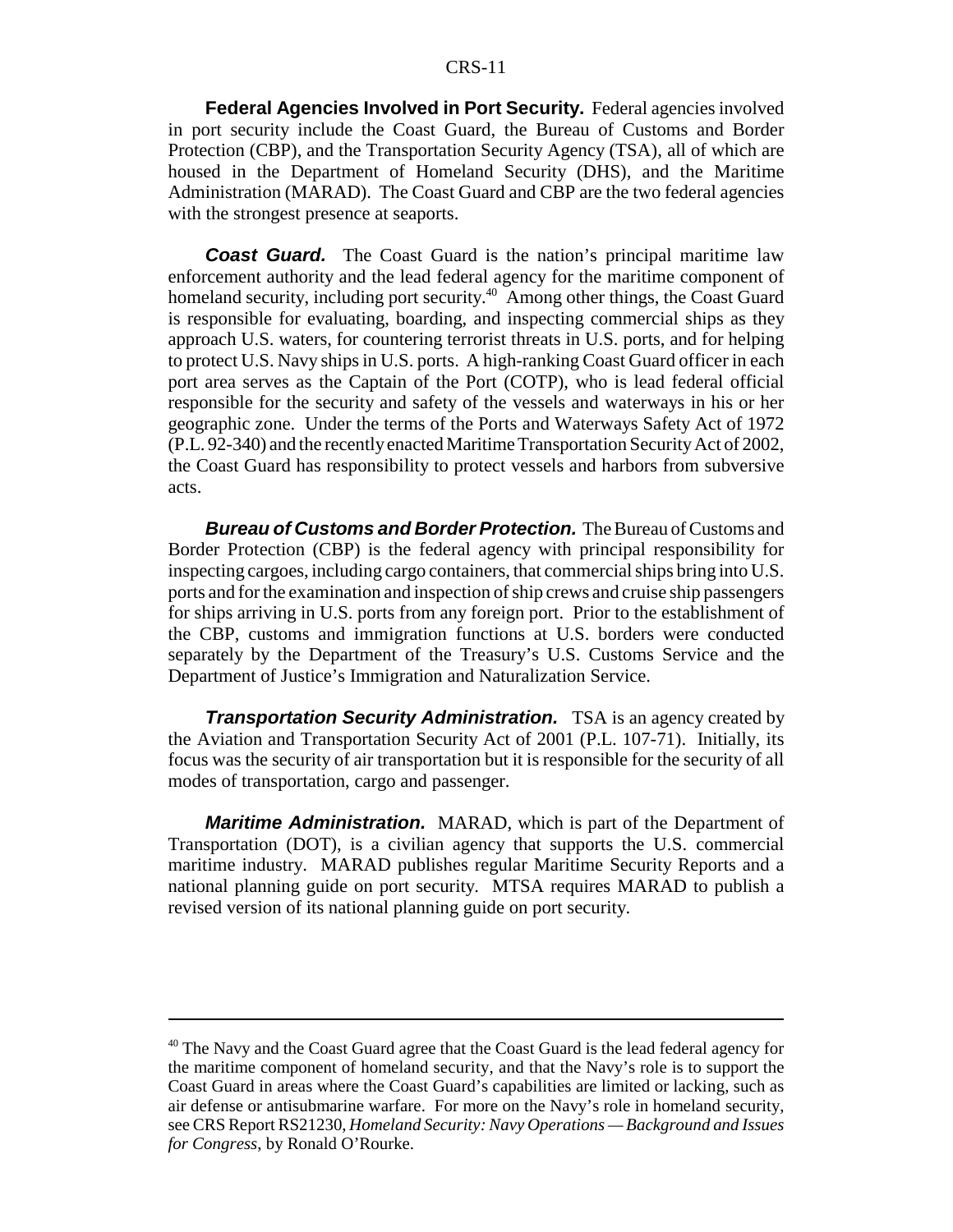#### CRS-12

#### **Port Security Initiatives by Federal Agencies**

**Coast Guard.** In response to the terrorist attacks of September 11, 2001, the Coast Guard created the largest port-security operation since World War II. Coast Guard cutters and aircraft were diverted from more distant operating areas to patrol U.S. ports and coastal waters. The Coast Guard began to maintain security zones around waterside facilities, Navy ships, and cruise and cargo ships entering or leaving port. Coast Guard port security teams began to inspect certain high-interest vessels, and Coast Guard sea marshals began escorting certain ships transiting the harbor.

To counter the terrorist threat, the Coast Guard and CBP have sought to improve the quality and advance the timing of information submitted to them by shippers and carriers so that they can better evaluate the terrorist risk of ships, cargo, or crew bound for the United States. By increasing their knowledge of the various parties in the marine environment it is hoped that federal authorities will be better able to separate the bad from the good without impeding the flow of legitimate commerce.

In support of this goal, the Coast Guard has instituted new reporting requirements for ships entering and leaving U.S. harbors. The former 24-hour advance Notice of Arrival (NOA) has been extended to a 96-hour NOA. The NOA includes detailed information on the crew, passengers, cargo, and the vessel itself.

The Coast Guard has also developed the concept of maritime domain awareness (MDA). MDA involves fusing intelligence information with information from public, private, commercial, and international sources to provide a more complete picture of potential maritime security threats. The Coast Guard will use this picture to support a risk-management approach to preventing or mitigating terrorist threats through the use of actionable knowledge. $41$ 

On October 22, 2003 the Coast Guard issued final rules implementing MTSA.<sup>42</sup> These regulations became effective on November 21, 2003.

**Bureau of Customs and Border Protection.** Among the programs CBP has initiated to counter the terrorist threat are the Container Security Initiative (CSI) and the Customs-Trade Partnership Against Terrorism (C-TPAT). CSI is a series of bilateral, reciprocal agreements that, among other things, allow CBP personnel at selected foreign ports to pre-screen U.S.-bound containers. As of July 2004, CSI is operational at 20 overseas ports. In order to give inspectors the data and time they need to pre-screen containers, CBP issued a new rule requiring that information about an ocean shipment be transmitted to CBP 24 hours *before* the cargo is loaded at a foreign port onto a U.S.-bound vessel. Previously, ocean carriers did not submit this information until the ship arrived at a U.S. port. CBP is also requiring more comprehensive and specific cargo information so it can more efficiently evaluate individual container shipments for risks of terrorism. The use of general cargo

<sup>&</sup>lt;sup>41</sup> For further information on the Coast Guard as it relates to homeland security, see CRS Report RS21125, *Homeland Security: Coast Guard Operations - Background and Issues for Congress* by Ronald O'Rourke.

<sup>42</sup> See Federal Register, v.68, no. 204, p.60447.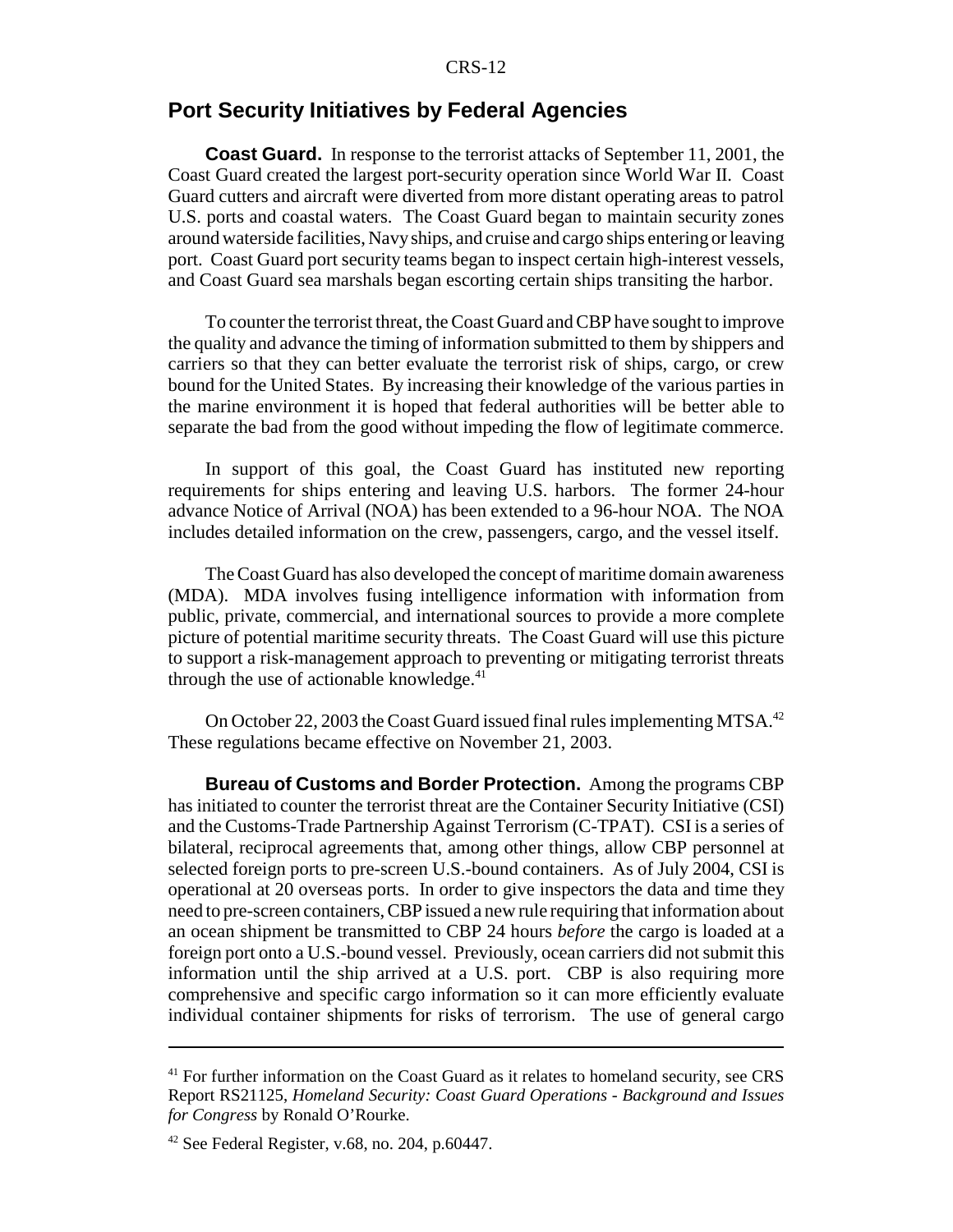descriptions such as "freight of all kinds," "general cargo," or "chemicals" will no longer be accepted. More detailed descriptions are intended to help speed up nonintrusive inspections of high risk containers by reducing the number of containers inspectors need to unload for closer examination. The rationale of CSI is that a nuclear weapon or a radiological "dirty bomb"<sup>43</sup> that enters a U.S. port could be detonated, before the ship is inspected.<sup>44</sup>

C-TPAT, initiated in April 2002, offers importers expedited processing of cargo if they comply with CBP guidelines for securing their entire supply chain. Businesses that sign up for the program are required, among other things, to conduct a comprehensive self-assessment of their supply chain and submit a completed questionnaire to CBP that describes their current security practices. If CBP certifies an applicant, they may benefit from a reduced number of cargo inspections, thus reducing the risk of shipment delay. Over 4,500 companies have agreed to participate in the program.

**Transportation Security Administration.** The Transportation Security Administration in conjunction with CBP is conducting the Operation Safe Commerce  $(OSC)$  pilot project.<sup>45</sup> The goal of OSC is to verify the contents of containers at their point of loading, ensure the physical integrity of containers in transit, and track their movement through each mode of transport from origin to final destination. Container tracking is a key area of debate on cargo security. Various "smart container" devices are being developed that would provide real-time location information and container tampering notification. The challenge is developing a device that can withstand the harsh ocean environment, be relatively inexpensive, and reliable enough not to trigger false alarms. TSA is also field-testing a Transportation Worker Identification Credential (TWIC) for workers in all modes of transportation that will be used to control access to secure areas of cargo and passenger facilities. The agency has developed a "Maritime Self-Assessment Risk Module" to assist port terminal and vessel owners in developing their security plans as required by MTSA.

**Maritime Administration.** MARAD, along with the Coast Guard, CBP, and TSA, is part of the Container Working Group which has made classified recommendations on how best to ensure the security of marine container transportation. MARAD has also developed a curriculum for training maritime security personnel.

**International Institutions.** In June 2002, the Group of Eight Nations identified the IMO and the World Customs Organization (WCO) as two institutions that should develop global initiatives to improve maritime security. However, the

<sup>43</sup> A dirty bomb is a conventional explosive device with radioactive material wrapped around it. Detonating the device disperses the radioactive material, contaminating the area with radioactivity that can be difficult to clean. Dirty bombs are also known as radiological dispersion devices. For further information, see CRS Report RS21528, *Terrorist 'Dirty Bombs': A Brief Primer.*

<sup>44</sup> See also, GAO, *Summary of Challenges Faced in Targeting Oceangoing Cargo Containers for Inspection,* GAO-04-557T, March 31, 2004.

<sup>45</sup> Federal Register, Nov. 2, 2002, p. 70110-70112.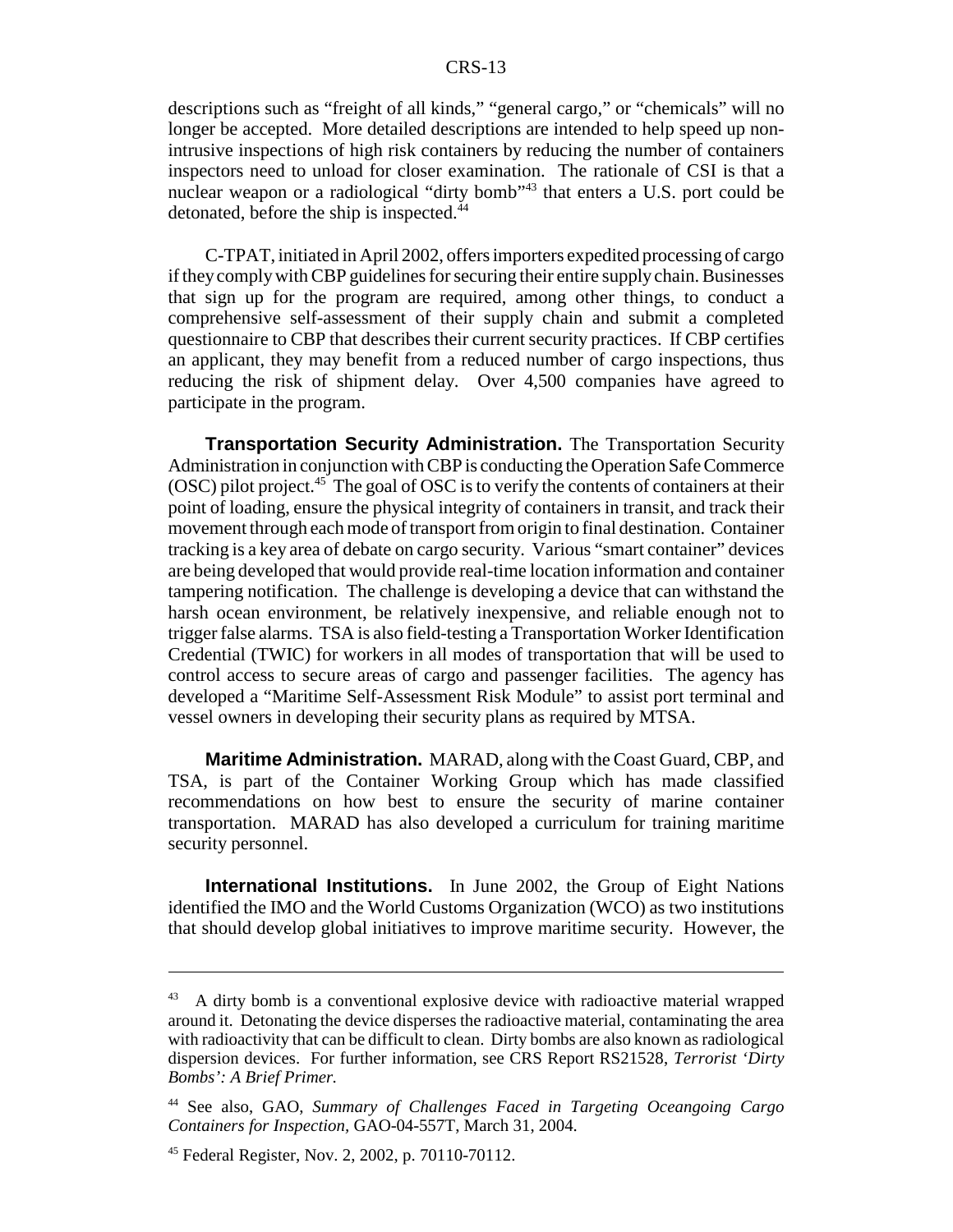#### CRS-14

authority of the IMO and WCO stops at the borders of countries. Individual governments must enforce the standards and conventions developed by these institutions in order for them to have any real authority.

At its December 2002 conference, the IMO adopted a new chapter to the Safety of Life at Sea (SOLAS) Convention entitled International Ship and Port Facility Security (ISPS) Code.<sup>46</sup> The code contains both mandates and voluntary measures to improve maritime security. IMO member governments had until July 1, 2004 to implement the new regulations. The code largely parallels the requirements called for in MTSA.<sup>47</sup>

The World Customs Organization is a Brussels-based entity that has been working towards simplifying and harmonizing customs procedures to improve the efficiency of cross-border trade.<sup>48</sup> Currently, 161 countries accounting for 97% of world trade are members of the WCO. In June 2002, the WCO created a task force to draft a "Resolution on Security and Facilitation of the International Supply Chain" which they completed in June 2003. The task force includes 50 countries and 25 organizations. The objective of the task force is to standardize a set of data elements needed to identify high risk cargo and to exchange that information between an exporting and an importing customs administration.

### **Recent Law on Port Security**

The bill creating the new Department of Homeland Security (DHS), was passed by the Senate on November 19, 2002 and by the House on November 22, 2002, and signed into law as P.L. 107-296 on November 25, 2002. The DHS incorporates the Coast Guard, the former Customs Service, and TSA, among others.<sup>49</sup>

The Maritime Transportation Security Act of 2002 was passed by Congress on November 14, 2002 and signed into law as P.L. 107-295 on November 25, 2002. The act creates a U.S. maritime security system and requires federal agencies, ports, and vessel owners to take numerous steps to upgrade security. The act requires the Coast Guard to develop national and regional area maritime transportation security plans. It requires ports, waterfront terminals, and certain types of vessels to develop security and incident response plans with approval from the Coast Guard. The act authorizes CBP to require that cargo manifest information for inbound or outbound shipments be provided to the agency electronically prior to the arrival or departure of the cargo. This information may be shared with other appropriate federal agencies. The legislation calls on the Department of Transportation to determine the level of funding needed for a grant program that will finance security upgrades. The act also

<sup>46</sup> For further information about the code, see [http://www.imo.org].

<sup>47</sup> For further information on meeting this deadline, see GAO, *Maritime Security: Substantial Work Remains to Translate New Planning Requirements into Effective Port Security,* GAO-04-838, June 2004.

<sup>48</sup> For further information about the WCO and trade security, see [http://www.wcoomd.org].

<sup>49</sup> For further information, see CRS Report RL31549, *Department of Homeland Security: Consolidation of Border and Transportation Security Agencies*, by William J. Krouse.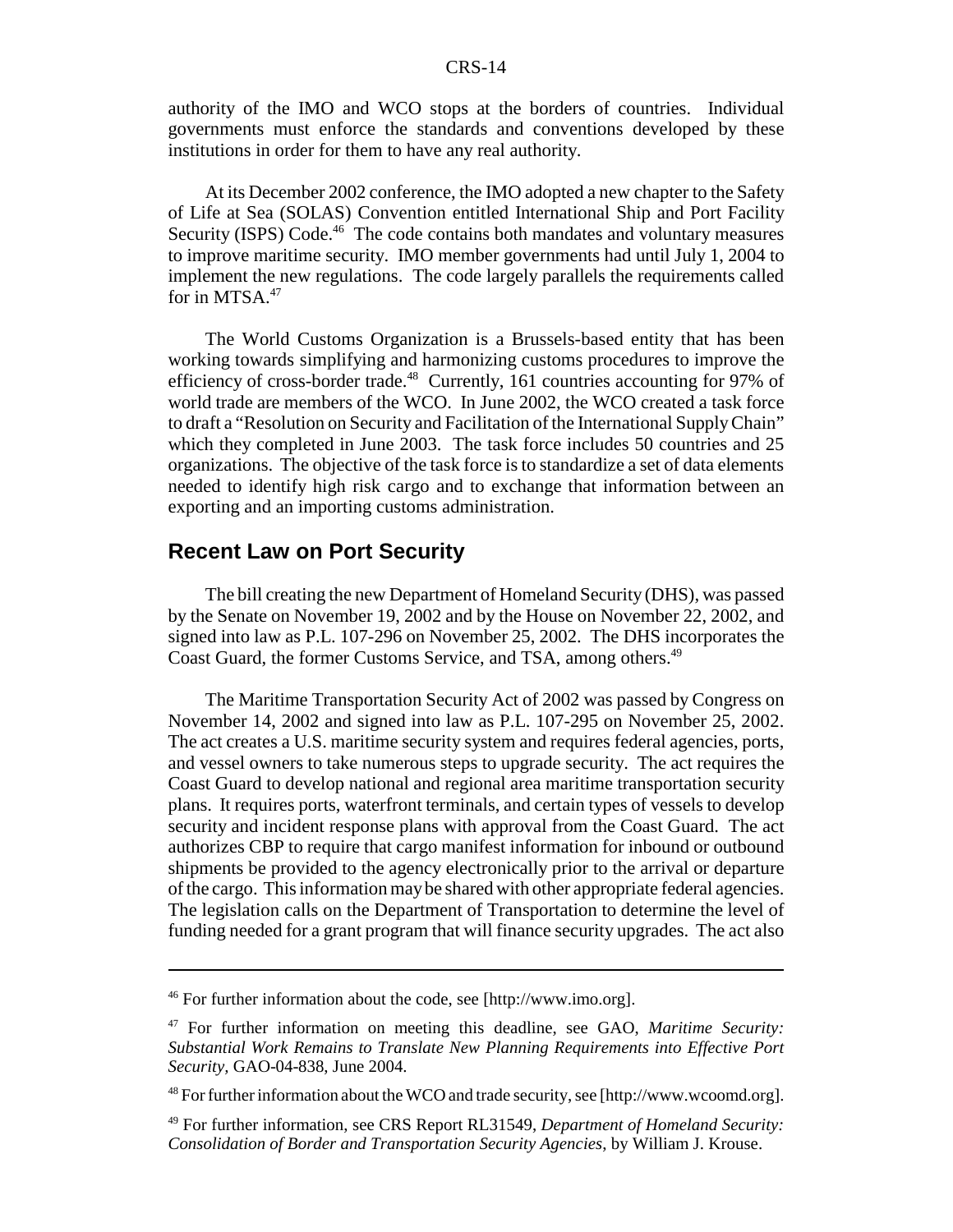#### CRS-15

authorizes \$90 million in grants for research and development in improving cargo inspection, detecting nuclear materials, and improving the physical security of marine containers. A dispute over how to pay for the cost of enhancing port security was resolved by eliminating controversial user fee provisions from the conference report (funding issues are discussed further below).

The Trade Act of 2002 (P.L. 107-210) was enacted into law on August 6, 2002. Section 343 provides authority to CBP to issue regulations requiring the electronic transmission of cargo information to CBP prior to the shipments' exportation or importation into the United States.

The Coast Guard and Maritime Transportation Act of 2004 was signed into law as P.L. 108-293 on August 9, 2004. Title VIII of the act contains a number of provisions related to maritime security, many of which add specificity to provisions in MTSA. Among other things, the act requires the DHS to submit a plan to Congress implementing a maritime intelligence system (section 803); it requires the DHS to submit a plan for a maritime security grant program, including recommendations on how funds should be allocated (section 804); it requires the Coast Guard to report on the implementation and use of joint operational centers at certain U.S. ports (section 807); it requires the DOT to investigate and examine sensors that are able to track marine containers throughout their supply chain and detect hazardous and radioactive materials within the containers (section 808); it requires the DHS to report on the costs of vessel and container inspections, and a plan for implementing secure systems of transportation, including the need for and feasibility to inspect and monitor intermodal shipping containers within the United States (section 809).

# **Issues for Congress**

The challenge of port security raises several potential issues for Congress. Some Members of Congress, who have introduced their own versions of maritime security legislation, are concerned that MTSA does not go far enough in its requirements. In addition to considering further port security legislation, Congress is debating whether the federal government is providing enough funds to port authorities and border agencies for improving port security. Congress is also considering how to pay for port security.

The sections below discuss in more depth some of these issues. The last section identifies provisions in recent legislation that attempt to address these issues.

#### **Addressing the Threat**

A major concern for Congress is assessing whether the Nation is addressing the threat to maritime security with enough urgency. Despite the progress that has been made in strengthening port security thus far, many security officials still describe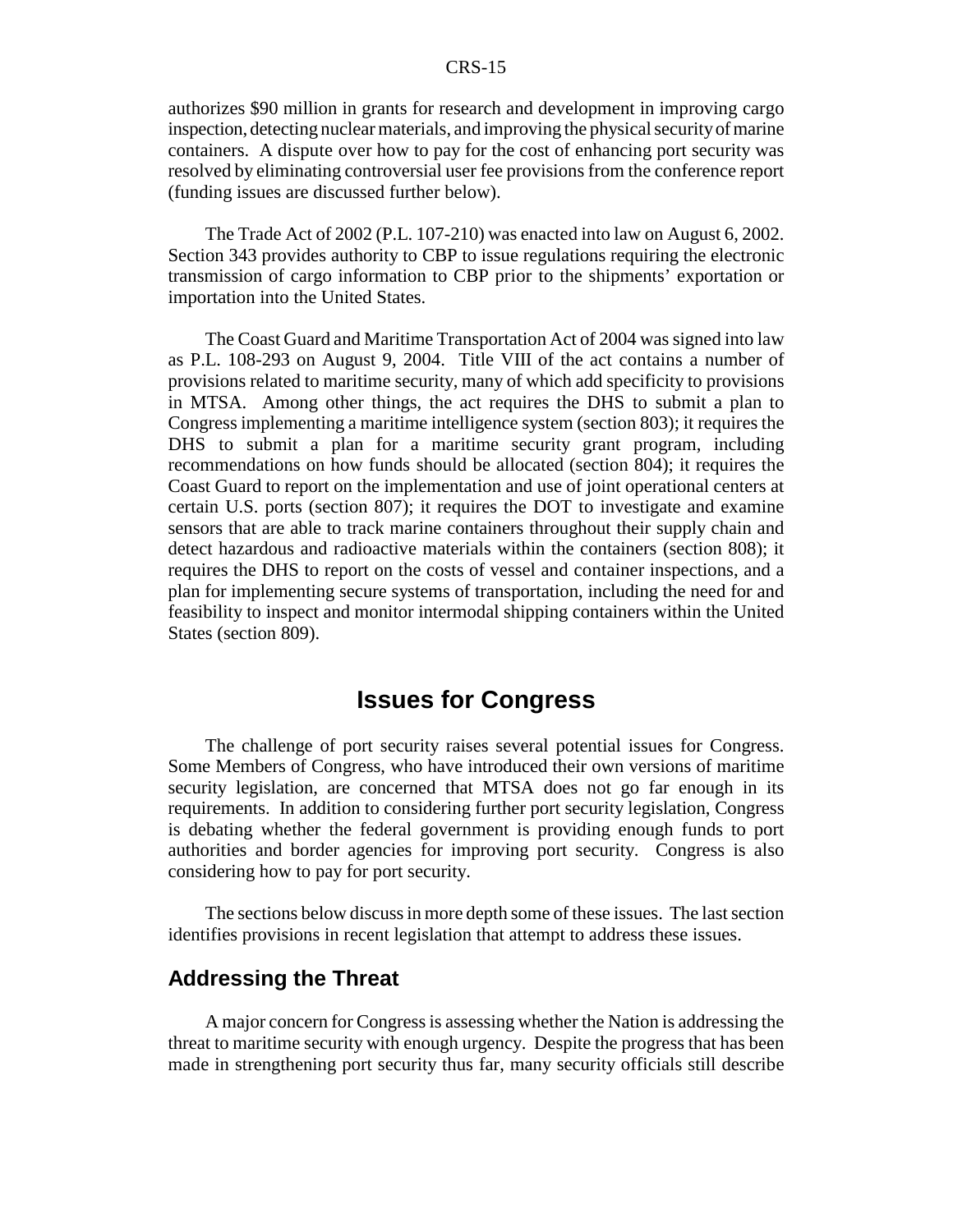seaports as "wide open" and "very vulnerable" to terrorist attack.<sup>50</sup> Seaports, along with air cargo, general aviation, and mass transit were identified in a recent GAO report as the "major vulnerabilities" remaining in the nation's transportation system.<sup>51</sup> The GAO found that "an effective port security environment may be many years away." While many agree that CSI, C-TPAT, OSC, and MDA, are sound strategies for addressing the threat, they contend that these programs represent only a framework for building a maritime security regime, and that significant gaps in security still remain. In the words of one security expert,  $52$ 

Right now, none of these initiatives has changed the intermodal transportation environment sufficiently to fundamentally reduce the vulnerability of the cargo container as a means of terrorism. However, all are important stepping-off points for building an effective risk management approach to container security — a foundation that simply did not exist prior to September 11, 2001.

In its oversight role, Congress is examining the effectiveness of these programs in addressing the terrorist threat, whether they are proceeding at sufficient pace, and whether enough resources are being provided to implement these and other security initiatives.

Some observers and Members of Congress are concerned that initiatives to fill gaps in port security are not proceeding at a sufficient pace. Some have criticized MTSA because it does not establish firm deadlines, similar to those contained in airport security legislation, for implementing certain uniform security measures at all seaports. TSA's program to credential all transportation workers and its effort to develop a "smart-box" to ensure the integrity of container shipments has also been criticized for moving forward too slowly. Some argue that the security funding provided to seaports, especially when compared to the amount provided to airports, is woefully inadequate.

Others argue that current efforts to improve port security are proceeding at an unprecedented pace. They note that the IMO, with leadership from the U.S. Coast Guard, agreed to new international port security measures within a year. They also note that the Coast Guard issued final rules implementing MTSA within a year after becoming law. During Operation Liberty Shield, (March 17, 2003 through April 16, 2003) the Coast Guard and CBP demonstrated their ability to rapidly intensify port security operations by increasing ship and cargo inspections, increasing air and surface patrols, escorting more ships through harbors, and other activities. For further information on Operation Liberty Shield, see CRS Report RS21475, *Operation Liberty Shield: Border, Transportation, and Domestic Security*.

<sup>50 &</sup>quot;Safe Harbors?" *Wall Street Journal,* April 21, 2003, p.B1.

<sup>51</sup> GAO, *Transportation Security, Post September 11th Initiatives and Long-Term Challenges,* April 1, 2003, GAO-03-616T.

<sup>52</sup> Stephen Flynn, "On The Record," *Government Executive Magazine,* October 1, 2003.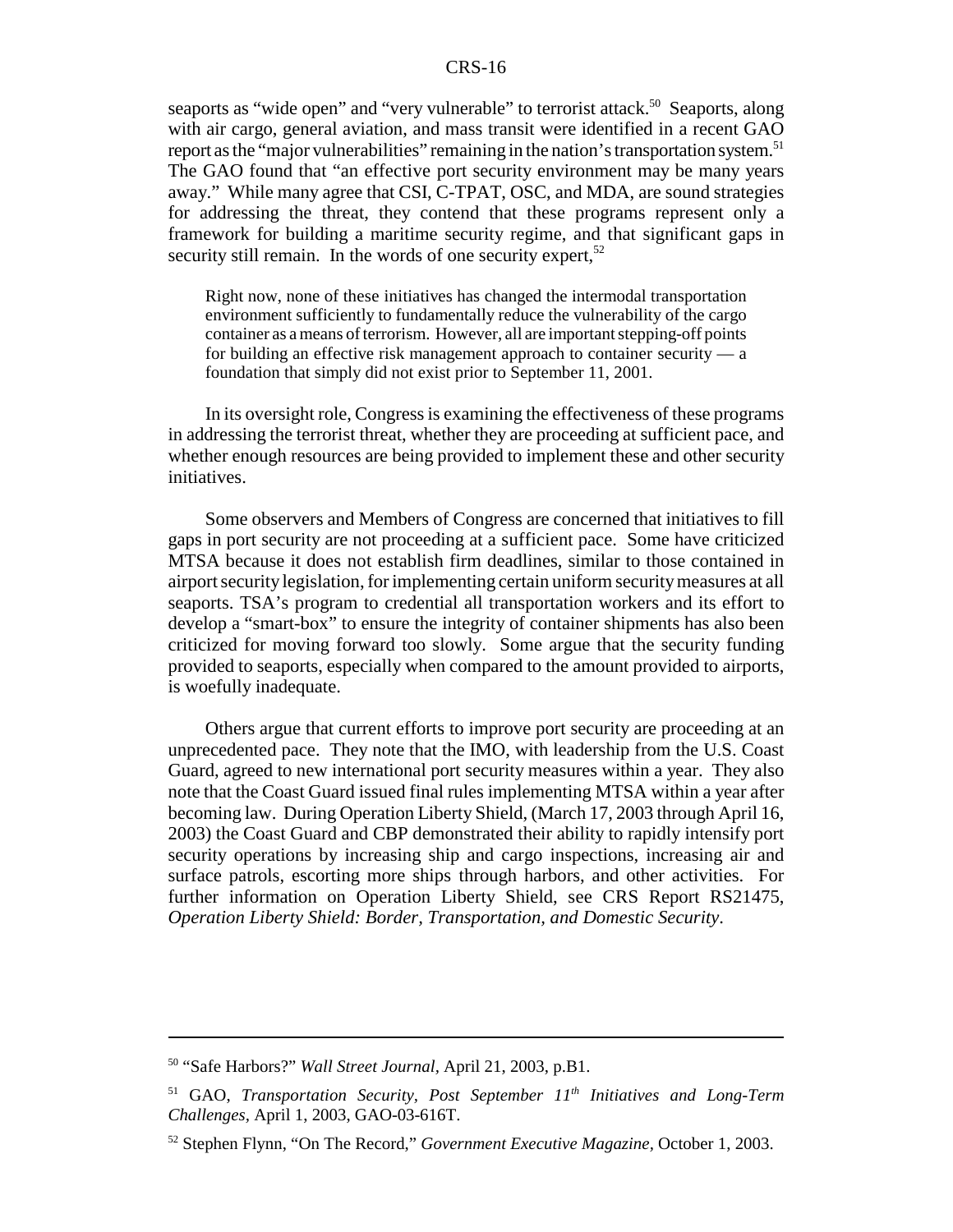## **Funding Port Security**

According to many, the unresolved debate over how to pay for port security is stalling efforts to improve port security. The debate is over whether port security should be paid for with federal revenues, by state and local governments, by the maritime industry, or by a cost sharing arrangement among all of the above. The Coast Guard roughly estimates the cost of implementing the new IMO security code and the security provisions in MTSA to be approximately \$1.5 billion for the first year and \$7.3 billion over the succeeding decade.<sup>53</sup> Congress has provided over \$500 million through FY2004 in direct federal grants to ports to improve their physical and operational security. This is in addition to the budgets of the Coast Guard, Bureau of Customs and Border Protection, TSA, and other federal agencies involved in port security.54 Advocates for more spending argue that the federal funds provided to port authorities thus far are woefully inadequate, particularly when compared to airports. Skeptics of additional spending argue that taxpayers should not provide funds to large and profitable corporations to secure infrastructure that is in their own financial interest to do so.

**Sources of Funds.** A dispute over how to finance security requirements arose during the conference committee on MTSA. Senator Hollings proposed creating a system of user fees on ship cargo as a means of generating funds for port security upgrades required in the legislation. Other conferees opposed this proposal, calling the user fees a tax. Some policymakers contend that without providing a funding source, the act amounts to an unfunded mandate.

Port authorities, ocean carriers, and shippers argue that port security is a national concern and therefore the federal government should finance it through general revenues. Others argue that the maritime industry should finance port security through user fees because it is a direct beneficiary of improved security as it reduces cargo theft and other economic damages.<sup>55</sup>

Proponents of user fees contend that user surcharges are an effective means of ensuring improved security because they would provide a more secure and predictable source of funding than annual appropriations. They propose that a port security trust fund be created in a manner that prevents the user fees from being spent on anything other than port security. If such a port security trust fund were created, they argue, port security would not have to compete with other funding priorities in the annual appropriations process. Some economists contend that a user fee system is also more efficient than direct subsidies because the users of the service being provided (in this case port security) are likely to demand that policymakers spend the funds in the most productive manner.

<sup>53</sup> See Federal Register, October 22, 2003 vol. 68, no. 204, p. 60464.

<sup>54</sup> See CRS Report RL32061, *Border and Transportation Security: Budget for FY2003 and FY2004.*

<sup>&</sup>lt;sup>55</sup> Rep. Dana Rohrabacher introduced an amendment to H.R. 2557 that would allow ports to impose a per-container fee to pay for port security. Unlike Sen. Hollings' user fee proposal, the fund would be administered locally by individual ports.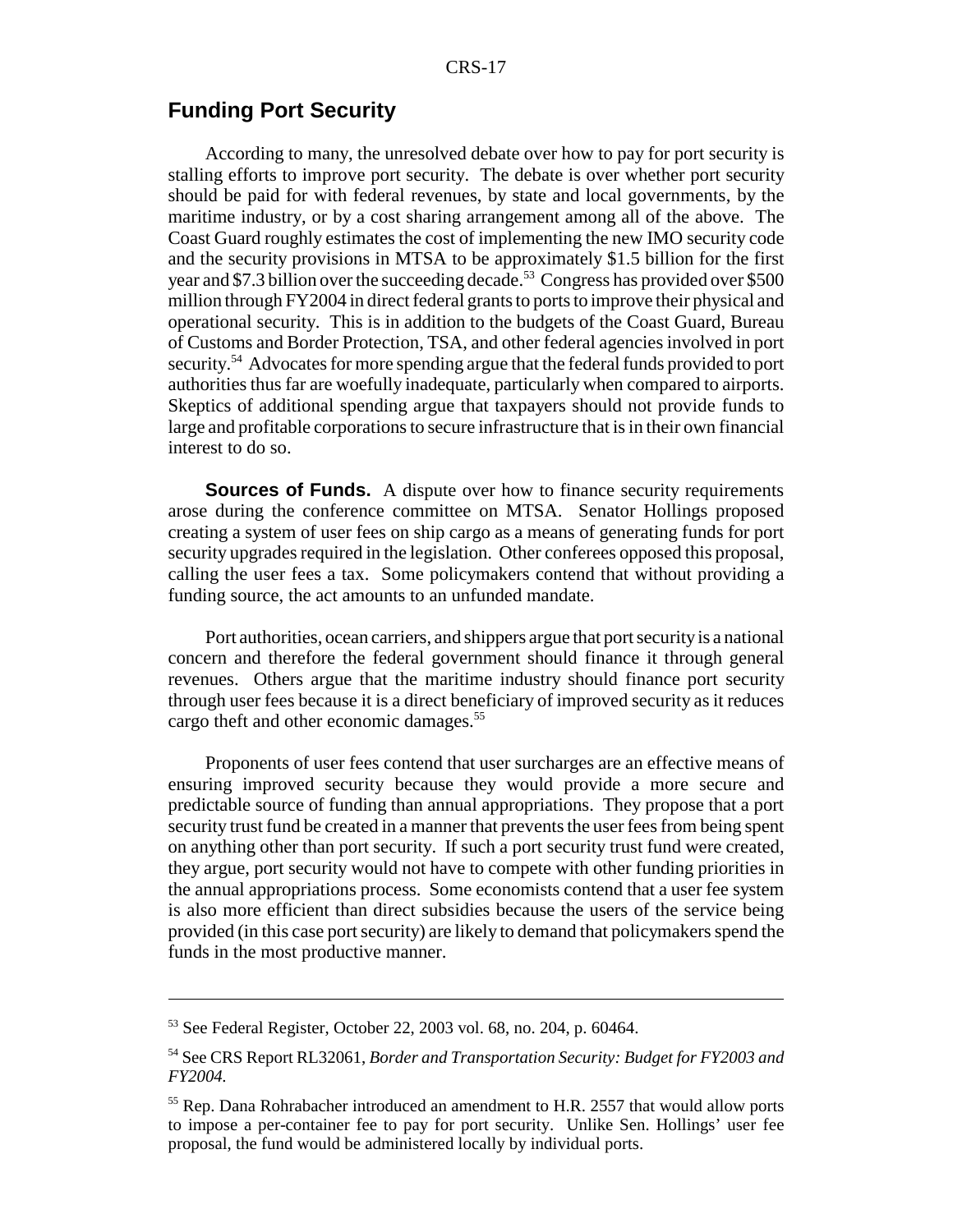#### CRS-18

**Allocating Resources.** An issue of likely interest to Congress is how to allocate resources appropriately to the various ports. Maximum security is prohibitively expensive. Therefore, it is important to properly identify specific security areas that have the greatest vulnerability and apportion funds accordingly. Criteria could include a port's relative economic importance and its proximity to an urban or sensitive area. The 9/11 Commission criticized the TSA for lacking a strategic plan for systematically analyzing transportation assets, risks, costs, and benefits in order to allocate limited resources in the most cost-effective way.<sup>56</sup> (See also the last section of this report for a discussion of H.R. 10 and S. 2845).

**Resources for Foreign Ports.** In addition to funding security at U.S. ports, there is also the issue of finding resources for improving security at foreign ports, especially in developing countries that may not be able to afford the technology to improve their ports' security. The IMO's recent adoption of new security measures includes a statement inviting the Secretary General of the IMO to give early consideration to establishing a "Maritime Security Trust Fund" for the purpose of providing financial support in developing countries for strengthening their maritime security infrastructure.<sup>57</sup>

#### **Balancing Security and Commerce**

Security experts argue that perfect maritime security can only be achieved by shutting down the transportation system. As one observer stated, "a harbor without ships is safe, but that is not what harbors are built for."58 The issue for Congress is how to increase port security to desired levels while minimizing the economic impacts associated with impeding the maritime trade system. When security experts speak of significant gaps still remaining in maritime security, they are often referring to the credibility problems associated with the container loading process overseas and the true identity of ships and their crew on the high seas.

**Point of Origin Cargo Security.** A major area of concern is ensuring the integrity of cargo as it begins its transit to the United States from its overseas origin. Point of origin security is necessary because inspecting cargo on the high seas is practically impossible and inspecting cargo upon its arrival at a U.S. port could be too late to prevent a terrorist event. Ensuring that the container was not stuffed with illegitimate cargo at the overseas factory, that the loaded container was not tampered with while trucked to the port of loading, and ensuring that the cargo information reported to CBP is not fraudulent are all critical challenges in supply chain security. Congress is examining the effectiveness of C-TPAT, CSI, and OSC in ensuring the integrity of U.S. bound cargo at its overseas point of origin.<sup>59</sup> Finding the right

<sup>56</sup> *The 9/11 Commission Report: Final Report of the National Commission on Terrorist Attacks Upon the United States,* New York: W.W. Norton, 2004*,* p. 391.

<sup>57</sup> For further information, see [http://www.imo.org].

<sup>58 &</sup>quot;Port Shutdown for Terrorist Incidents Could Cost Billions, Drill Shows," *CQ Homeland Security,* Dec. 5, 2002.

<sup>59</sup> See Senate Governmental Affairs Committee, Letter to Under Secretary for Border and (continued...)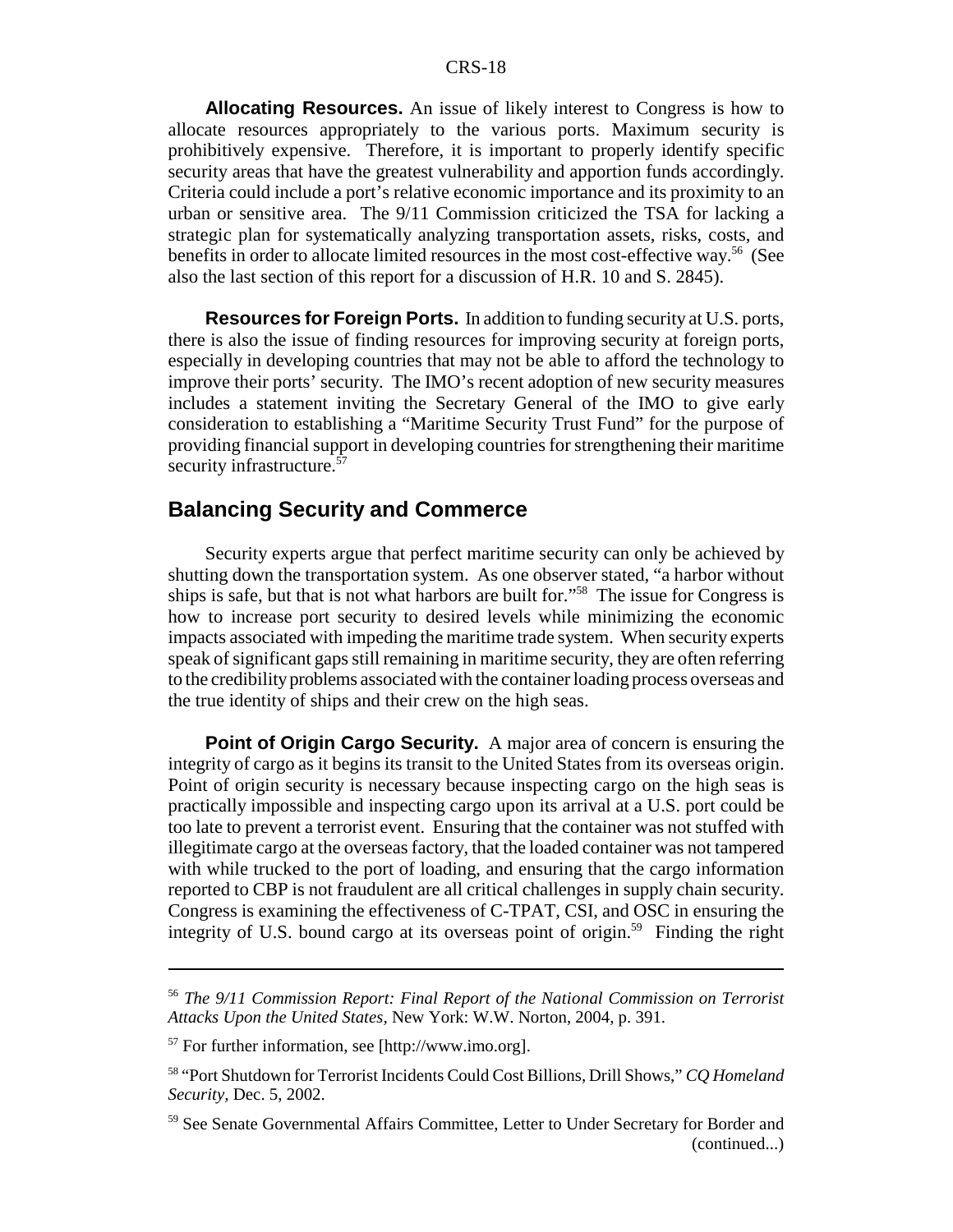balance between improving cargo security to desired levels without unduly impeding the legitimate flow of commerce is a difficult issue.

Congress may review whether the cargo manifest is the best document to use in flagging high risk cargo. The fundamental problem with cargo information is that it is only as trustworthy as the person providing it. Some have suggested that cargo manifests, which traditionally have been utilized for commercial compliance, may not be the best tool to use for national security purposes. Some former maritime officials have suggested that CBP could strengthen its screening process by utilizing other business documentation.60 Such documentation could include a purchase order, a shipper's letter of instruction, commercial invoice, letter of credit, or certificate of origin. These documents are typically generated before the shipment of the cargo begins. They are generally part of everyday import and export transactions and some believe they would provide richer and more trustworthy data for flagging high risk shipments.<sup>61</sup>

**Vessels Under Foreign Ownership and Control.** There is no single sovereign power that regulates international shipping. MTSA requires the Coast Guard to report on foreign-flag vessels calling at U.S. ports, specifically those vessels with murky ownership histories, and to report on actions taken to improve the transparency of vessel registration procedures (section 112). In December 2002, as mentioned above, the IMO adopted more stringent international standards for the security of vessels and ports.

Congress is likely to examine the effectiveness of Coast Guard and international efforts at raising the security level of ship operators. Skeptics contend that the new IMO regulations mostly offer the illusion of increased security. They contend that "flag of convenience" countries lack the resolve to enforce these standards and that the compliance documentation is too easy to manipulate in order to appear as legitimate operators.<sup>62</sup> While the United States enforces its standards when the Coast Guard selects arriving ships for boarding, their burden is greater if there is no effective international shipping regime that pre-screens sub-standard shipping.

 $59$  (...continued)

Transportation Security, dated October 28, 2003, regarding point of origin security measures. Available at [http://govt-aff.senate.gov/], viewed on 11/10/03. See also, GAO, *Container Security: Expansion of Key Customs Programs Will Require Greater Attention to Critical Success Factors,* July 2003, GAO-03-770.

 $60$  Testimony of Robert Quartel, former member of the Federal Maritime Commission, U.S. Congress, Senate hearing on *Securing our Ports against Terror: Technology, Resources and Homeland Defense,* Subcommittee on Technology, Terrorism and Government Information, Feb. 26, 2002. And testimony of Stephen Flynn, Council on Foreign Relations, Senate hearing on *Cargo Containers: The Next Terrorist Target?,* Committee on Government Affairs, March 20, 2003.

<sup>61</sup> See "Pushing the border... out," *Journal of Commerce,* Feb. 18, 2002.

<sup>62</sup> See, for example, William Langewiesche, "Anarchy at Sea," *The Atlantic Monthly,* Sept. 2003, p. 50.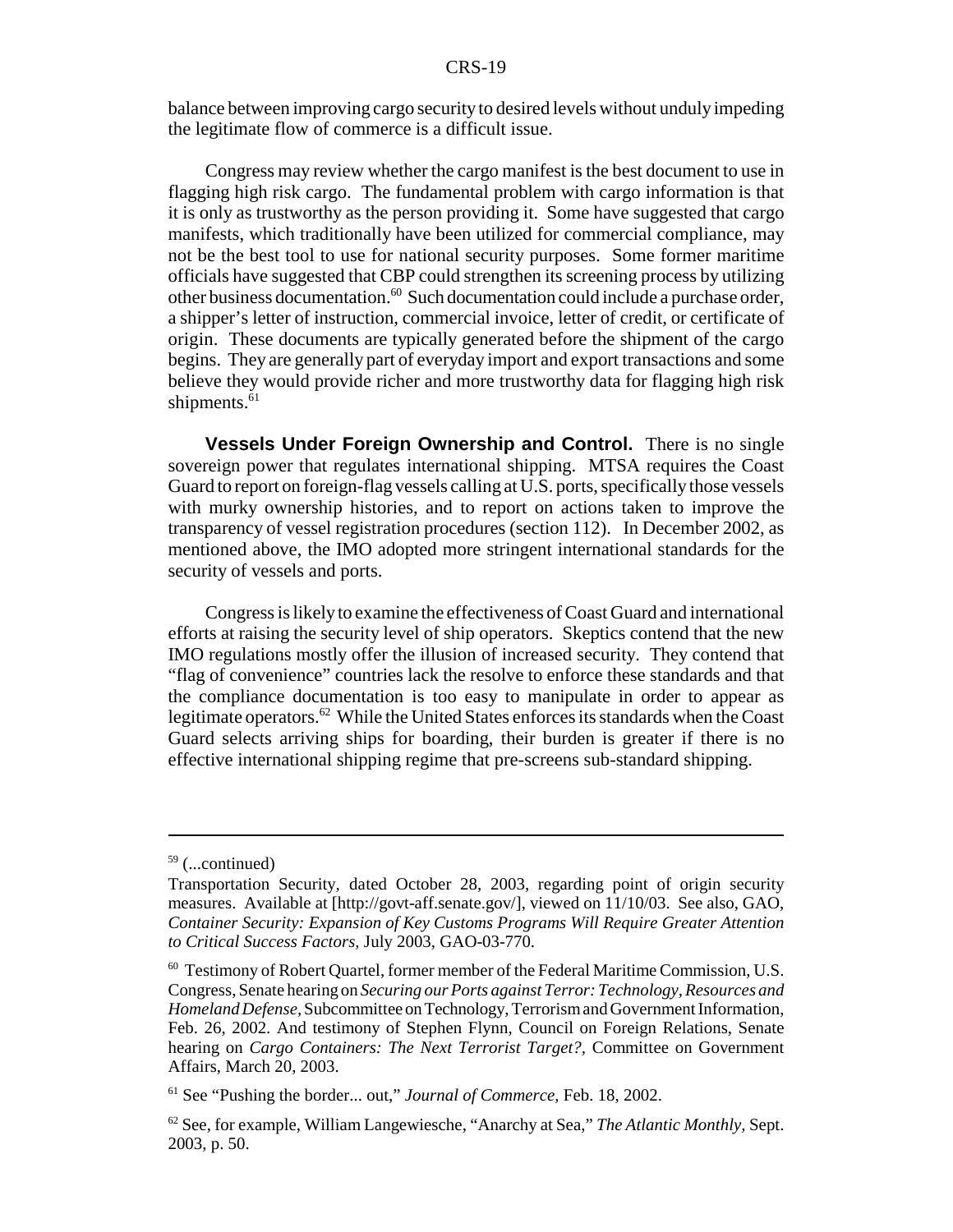#### **International Considerations**

In the wake of the terrorist attacks of September 11, 2001, a consensus emerged among experts involved in the issue that an effective solution for securing maritime trade requires creating an international maritime security regime. This regime would rely not on a single solution, such as increasing the number of container inspections, but rather on a layered approach with multiple lines of defense from the beginning to the final destination of a shipment. The first security perimeter in this "defense in depth" strategy would be at the overseas point of origin.<sup>63</sup> Security experts argue that an effective solution must start with preventing undesired items from entering the maritime transportation network, because if some of these items — particularly nuclear weapons or dirty bombs — reach a U.S. seaport, they could be detonated before inspectors could find them.

A related issue is whether raising international port security standards should become part of international trade agreements. Thus far, the United States' strategy has been to raise standards by working within the maritime transportation industry, such as through the IMO. However, some assert that given the strong link between maritime security and international trade, the United States could also pursue international port security standards as part of international trade agreements.

#### **Standard vs. Site-Specific Measures**

An additional issue for Congress is determining what elements of port security might be best addressed through across-the-board requirements that establish common standards and practices to be applied at all seaports, versus those elements of port security that might be best addressed through a tailored, bottom-up approach that employs measures that are designed to fit the specific circumstances and meet specific needs of each seaport.

Some observers, while acknowledging the need for site-specific measures, argue that a certain amount of uniform measures are necessary to help ensure that no seaport remains excessively vulnerable to terrorist attack. Other observers argue that while standardized measures make sense up to a point, the effort to implement such measures must not come at the expense of efforts to devise and implement sitespecific security measures that respond to the unique characteristics of each port. Compared to commercial airports, seaports are generally more diverse in terms of their physical infrastructure and operations. As a result of this diversity in characteristics, each ship and port facility presents different risks and vulnerabilities.

Port authorities are also very concerned with finding the right balance between standard and port specific security regulations. Ports seek a level of uniformity in security requirements because they are concerned that their customers will move their business to competing ports where their goods may be cleared more quickly. At the same time, ports do not want to be held to inflexible federal standards. They are concerned that setting security benchmarks may waste time and resources if those

<sup>&</sup>lt;sup>63</sup> A leading advocate for point of origin security is Stephen Flynn, see "Beyond Border" Control," *Foreign Affairs,* Nov./Dec. 2000.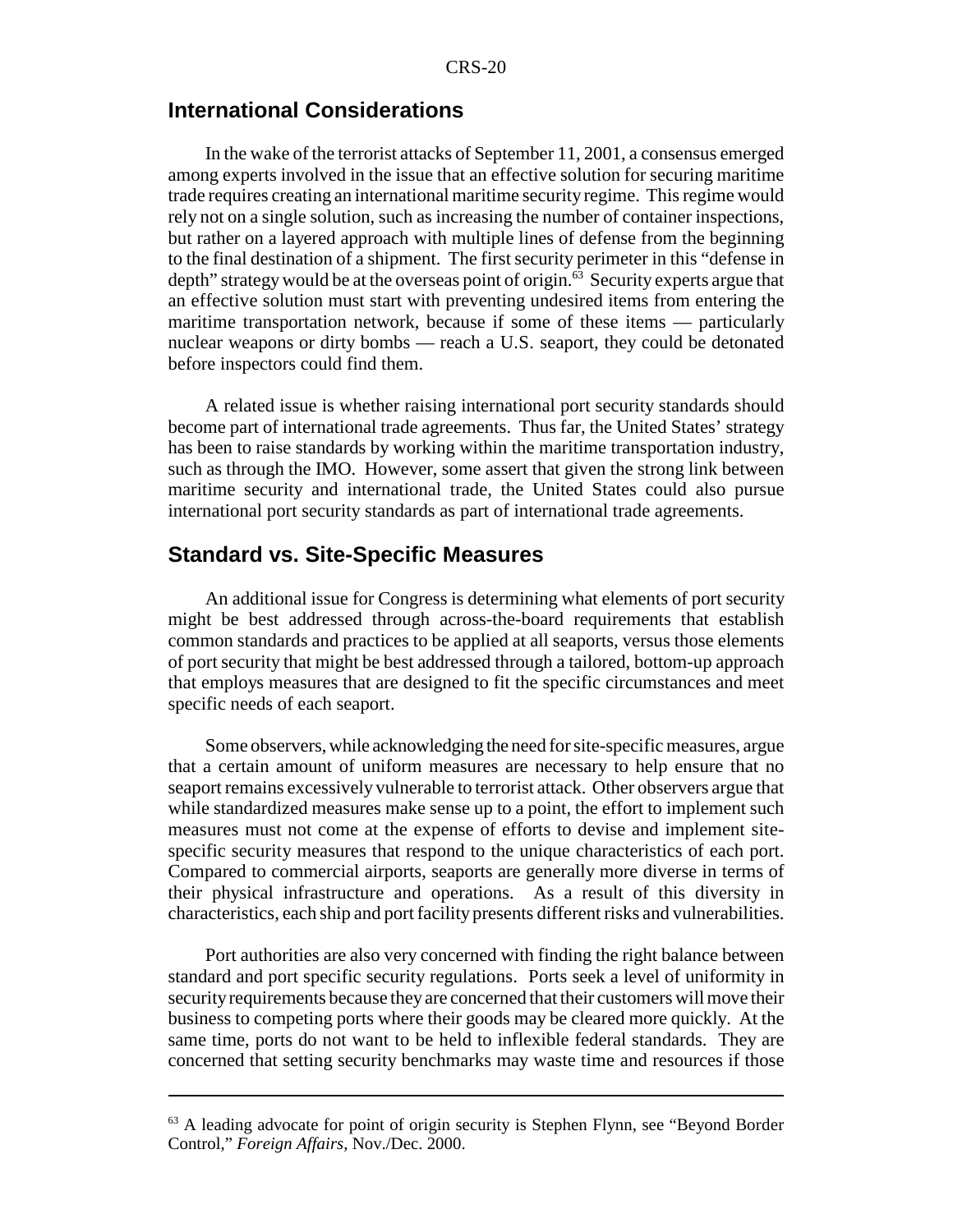benchmarks are not applicable at their port given their particular commodity mix or other unique circumstances.

**Security Cards.** In addition to improving the security infrastructure of U.S. ports, there is also the issue of ensuring the trustworthiness of the people who work in them. Issuing credentials for port workers illustrates the challenge of implementing standard security measures. One of the difficult questions is what should disqualify someone from holding a job in a port area. MTSA (Section 70105) requires the Secretary of Homeland Security to develop a transportation security card for port workers that would be used to limit access to secure areas in a port. Among the items that would disqualify a port worker from obtaining a card would be a felony conviction within the last seven years that the Secretary believes could cause the individual to be a terrorism risk. $64$  The USA PATRIOT Act (P.L. 107-273) passed in October 2001, requires background checks for truckers carrying hazardous materials. The TSA is developing a "Transportation Worker Identification Credential" (TWIC) Program that will use biometric cards issued to all transportation workers to limit access to secure areas in the nationwide transportation network.

Issuing transportation ID cards is an example of an across-the-board requirement. However, the difficulty of implementing such measures at specific ports is illustrated below:<sup>65</sup>

...Tampa offers a good example. Some of the port's major employers consist of ship repair companies that hire hundreds of workers for short-term projects as the need arises. Historically, according to port authority officials, these workers have included persons with criminal records. However, new state requirements for background checks, as part of issuing credentials, could deny such persons needed access to restricted areas of the port. From a security standpoint, excluding such persons may be advisable; but from an economic standpoint, a company may have difficulty filling jobs if it cannot include such persons in the labor pool.

#### **Roles and Responsibilities**

A major concern for U.S. policymakers is assigning roles and responsibilities for maritime security among federal agencies, among federal, state, and local agencies, and between government agencies and private industry. Clear roles and responsibilities are needed to prevent overlap, duplication of effort, and conflicting regulations. It is critical that the maritime trade community perceives that federal agencies are working in concert, otherwise the DHS's goal of a close partnership with industry in fighting terrorism may be frustrated.

**Intelligence Sharing.** The difficulty of detecting terrorist activity once it has entered the maritime system may point to the value of intelligence. Most

<sup>&</sup>lt;sup>64</sup> Pre-existing regulations regarding the issuing of Coast Guard port security cards are contained at 33 C.F.R. 125 - Identification Credentials for Persons Requiring Access to Waterfront Facilities or Vessels.

<sup>65</sup> GAO, *Port Security, Nation Faces Formidable Challenges in Making New Initiatives Successful,* GAO-02-993T, p. 13.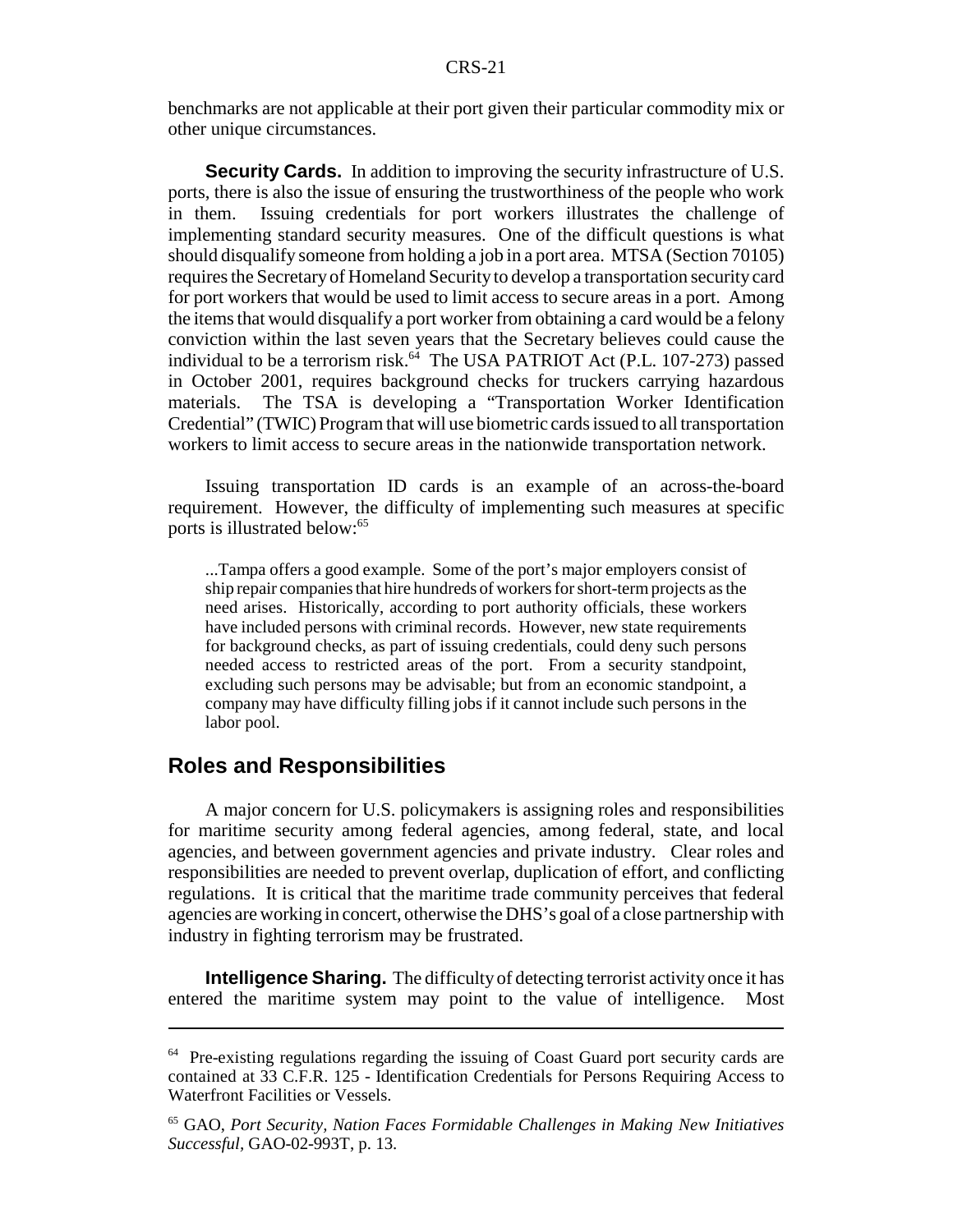acknowledge that there is just too much cargo, coming from all corners of the globe, to scrutinize each shipment thoroughly. Uncovering terrorist activity is likely to require "actionable" or precise intelligence identifying exactly which shipment to intercept. One of TSA's critical missions is to ensure that threat information gathered by other federal agencies, such as the FBI or CIA, is shared with appropriate transportation officials. The GAO reports that "in surface transportation, timely information-sharing has been hampered by the lack of standard protocols to exchange information among federal, state, and local government agencies and private entities."66 One barrier to more effective intelligence sharing with local port authorities may be that state and local government officials do not have the required security clearances.

**Private Industry's Role.** A broad policy question for Congress is how much of a role the private sector should have in enhancing maritime security. Many observers believe that businesses will worry more about near term profits than the remote possibility that their property will be attacked.<sup>67</sup> At the same time, most experts acknowledge that there are just too many cargo movements for the government to monitor on its own. Security experts believe that tightening control over maritime commerce requires that security be "embedded" into everyday business processes. CBP's C-TPAT program is intended to enlist the effort of the many companies involved in international container shipments. In its oversight responsibilities, Congress may evaluate the effectiveness of this program, particularly in ensuring the due diligence of maritime traders over the long term. Congress may consider how best to ensure sustained follow through on the part of C-TPAT participants. A "trust but verify" approach utilizing regular CBP security audits may be one strategy policymakers consider.<sup>68</sup>

#### **Recent Legislative Activity on Port Security**

The 9/11 Commission recommended that the federal government identify and evaluate the transportation assets that need to be protected, set risk-based priorities for defending them, select the most practical and cost-effective ways of doing so, and then develop a plan, budget, and funding to implement the effort. The Commission recommended that the plan assign roles and missions to the relevant authorities (federal, state, regional, and local) and to private stakeholders. The Commission further noted that perfection is unattainable but that terrorists should perceive that potential targets are defended in order to deter them with a significant chance of failure. The Commission recommended that Congress set specific dates for the completion of these plans.The 9/11 Commission's recommendation for improving transportation security is essentially consistent with sections 70102 and 70103 of

<sup>66</sup> GAO, *Transportation Security, Post-September 11th Initiatives and Long-Term Challenges,* April 1, 2003, GAO-03-616T.

<sup>67 &</sup>quot;Gaps In Our Defenses," *Baltimore Sun*, Feb. 12, 2003.

<sup>68</sup> Testimony of Stephen Flynn, Council on Foreign Relations, Senate Hearing, *Cargo Containers: The Next Terrorist Threat,* Committee On Government Affairs, March 20, 2003.